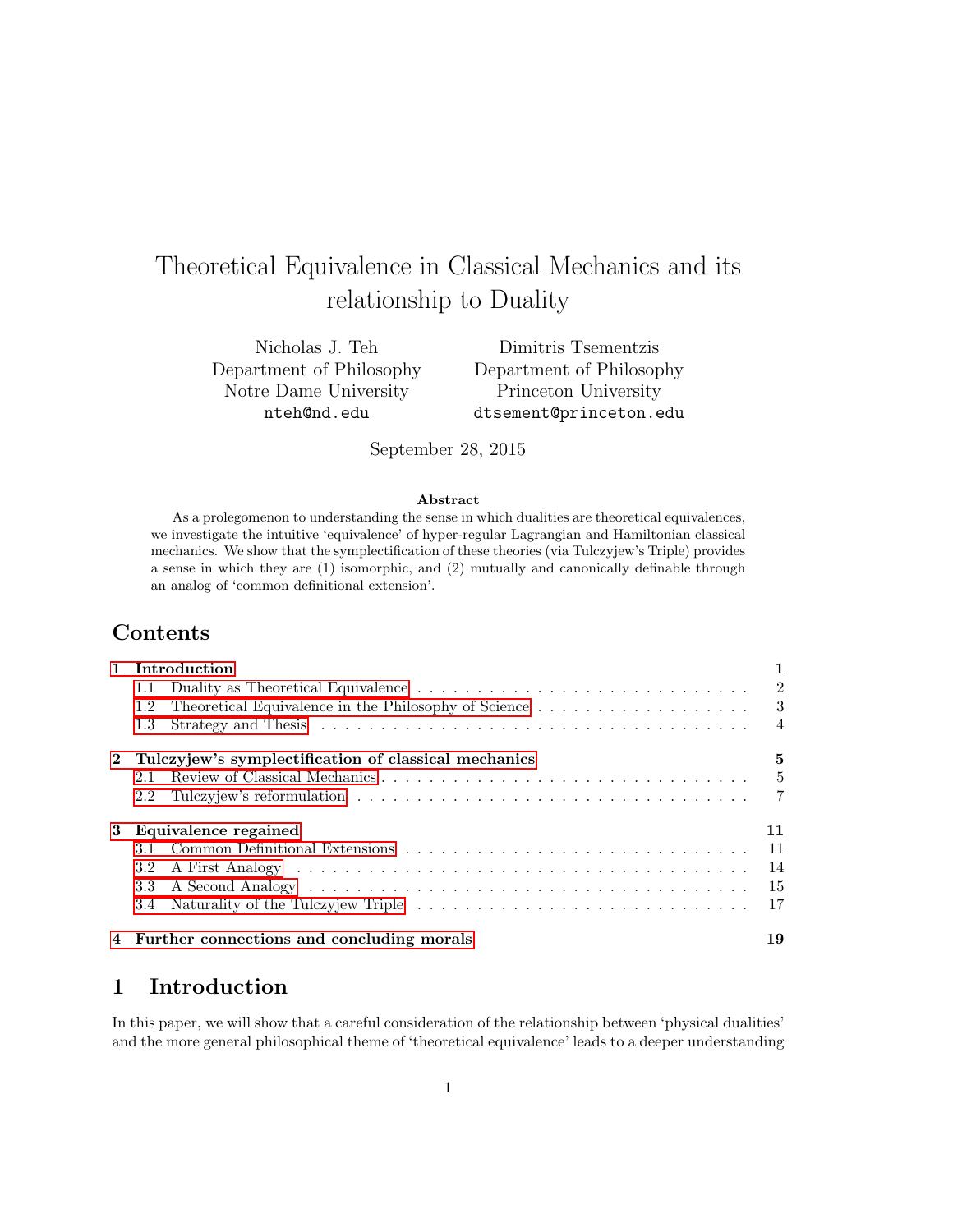of both topics. We do so by focusing on the equivalence between the hyper-regular case of classical Lagrangian and Hamiltonian mechanics: call this CM-Equiv. On the one hand, this example offers us insight into what it might mean for two dual theories to be *theoretically equivalent*, in a sense that goes beyond the (admittedly impressive) 'dictionary correspondences' which are characteristic of a physical duality. On the other hand, our work will bring the (in many cases highly abstract) philosophical discussion about theoretical equivalence to bear on a concrete physical example, viz. CM-Equiv.

The rest of this introduction focuses on the theme of 'theoretical equivalence'. Section 1.1 recalls the fact that exact dualities are theoretical equivalences, and Section 1.2 reviews the discussion of theoretical equivalence in the philosophy of science literature. Section 1.3 then lays out our strategy for showing that the correspondence between (hyper-regular) Hamiltonian and Lagrangian mechanics is a theoretical equivalence.

In Section 2, we briefly review the mathematical background to our discussion. Section 2.1 recalls the 'standard' framework of classical mechanics and considers problems with describing theoretical equivalence within this formalism. Section 2.2 then sketches Tulczyjew's (cf. [\[Tulczyjew, 1977\]](#page-21-0) and related work) reformulation of classical mechanics, which we take to be an improvement on the standard framework.

In Section 3, we argue that Tulczyjew's reformulation can be interpreted as establishing a theoretical equivalence between Hamiltonian and Lagrangian mechanics (CM-Equiv). Section 3.1 reviews the notion of Common Definitional Extension (CDE) which is often deployed in the philosophy of science literature as a criterion of theoretical equivalence. In Sections 3.2 and 3.3, we go on to discuss two ways in which Tulczyjew's results can be interpreted as saying that Lagrangian and Hamiltonian mechanics have a CDE (these correspond to the two different notions of 'theory' – T1 and T2 – discussed in Section 2.1 below). Section 3.4 then discusses the relationship between (CM-Equiv) and various themes from category theory. In particular, we discuss how the Tulczyjew triple is natural in a category-theoretic sense and explain how this points to an analogy with the notion of Morita equivalence in ring theory.

Finally, Section 4 lists the rich connections and analogies between our interpretation of CM-Equiv and more sophisticated notions of duality in physics.

#### <span id="page-1-0"></span>1.1 Duality as Theoretical Equivalence

As discussed by the other articles in this issue, modern physics – especially string theory and QFT  $-$  has uncovered a spectacular array of dualities.<sup>[1](#page-1-1)</sup> These take the form of an (in many cases only conjectured) 'equivalence' between the dual theories, which manifests itself as a bijection (also called a 'dictionary correspondence' or 'duality map') between the physical quantities (and states) of each theory.

This bijection between physical quantites has justly attracted philosophical attention because of its remarkable features. For instance, it often exchanges the weak and strong coupling regimes of a pair of seemingly different theories, thus raising interpretive questions about how we should understand 'fundamentality' in such theories. On the other hand, it is clear that the bijection between physical quantities does not by itself constitute a theoretical equivalence, since it does not tell us how to map the entire (mathematical) structure of one theory to another. One can thus pose a fundamental philosophical question that goes beyond the dictionary aspect of dualities:

<span id="page-1-1"></span><sup>&</sup>lt;sup>1</sup>See [\[Polchinski, 2015\]](#page-20-0) in this volume for an overview.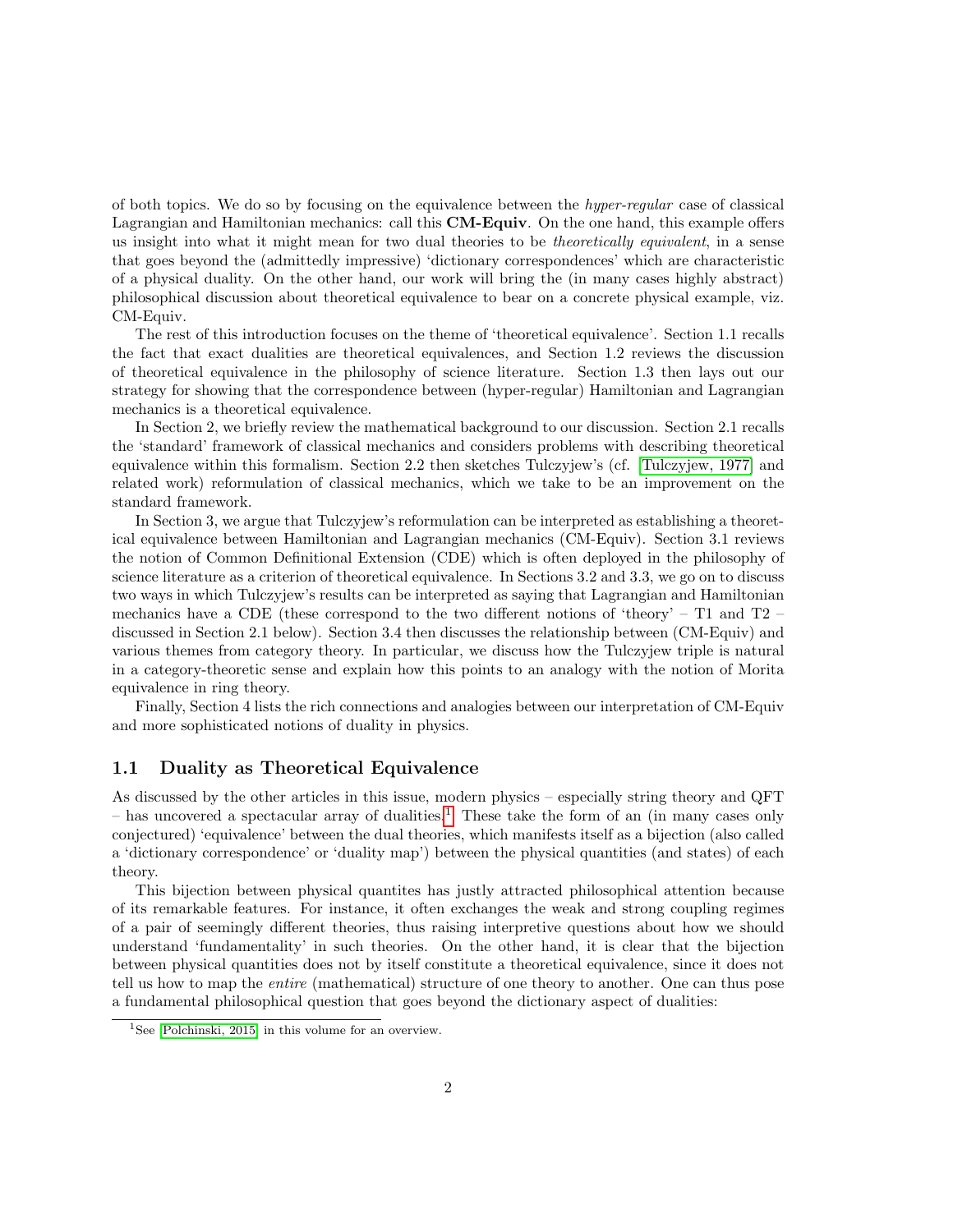(Dual-Equiv) What does it mean for a pair of dual theories to be equivalent?

In what follows, we will approach Dual-Equiv by focusing on a special case, viz. the equivalence between (hyper-regular) Lagrangian and Hamiltonian mechanics, which we have called CM-Equiv above. Of course, CM-Equiv is not usually characterized as an instance of physical duality, due to its being too elementary. Nonetheless, the problem of adequately characterizing the equivalence between these simple theories is less simple than what one might imagine, and its resolution brings together interesting tools from symplectic geometry and category theory. It may also provide a template for how to approach theoretical equivalence in more sophisticated cases.

Furthermore, our analysis of CM-Equiv illustrates how one might begin to connect the topic of duality to more general discussions about 'theoretical equivalence' in the philosophy of science, to which we turn in Section 1.2.

#### <span id="page-2-0"></span>1.2 Theoretical Equivalence in the Philosophy of Science

The question of theoretical equivalence has two parts: (A) What is a scientific theory?; which in turn allows us to pose: (B) When are two scientific theories equivalent? A long and often tortuous literature has grown out of all the attempts to give satisfactory answers to (A) and (B).

Beginning with the logical positivists, through Carnap and Hempel, the so-called syntactic view of theories was developed.<sup>[2](#page-2-1)</sup> Roughly, this view answers  $(A)$  by claiming that a theory is a collection of theorems expressed in a fixed formal language, and it answers (B) by claiming that two theories are equivalent iff they are logically equivalent, in the sense that each theory's axioms can be derived from the other's. There were several problems with this view. First, undue emphasis was placed on attempting to spell out the scientific application of properties of formal systems (e.g. axiomatizability, decidability, interpolation etc.). Secondly, and more importantly for our purposes, identifying two scientific theories only if they are logically equivalent proves far too restrictive: in particular, this means that one cannot even compare two theories that are formulated using different vocabularies (i.e. have different signatures in the model-theoretic sense.)

In reaction to the problems with the syntactic view, the semantic view of theories was developed by, among others, van Fraassen, Suppe and Glymour (cf. e.g. [\[van Frassen, 1980,](#page-21-1) [Suppe, 1989\]](#page-20-1)). Roughly speaking, this view holds, in answer to (A), that a theory is a class of models, and the theory is true iff one of these models is 'isomorphic' to the actual world. Thus, in answer to (B), the semantic view holds that two such theories will be considered equivalent iff they have identical classes of models. There are also several problems with this view<sup>[3](#page-2-2)</sup>, but the one that concerns us the most is the following: What is a good notion of 'equivalence' between two classes of models? In other words, what kind of relation must these classes stand in if we are to consider them equivalent?[4](#page-2-3)

This all-too-brief sketch<sup>[5](#page-2-4)</sup> is sufficient to show that efforts to answer the question of theoretical equivalence have resulted in a dialectical limbo. For both the last century's major approaches to answering this question seem to face insurmountable difficulties. But our aim here is neither to find some dialectical middle ground nor to ameliorate any of the currently avaiable options. Instead, we are motivated by a more practical challenge: the philosophy of science has still not been able

<span id="page-2-2"></span><span id="page-2-1"></span><sup>2</sup>Also once called the 'received view', cf. e.g. [\[Suppe, 1989\]](#page-20-1).

<sup>&</sup>lt;sup>3</sup>In particular, what does it mean for a model to be isomorphic to the world? What kind of epistemic import do non-world-isomorphic models have? And so on.

<span id="page-2-4"></span><span id="page-2-3"></span> $4$ For a thorough examination of these issues as well as a proposed strategy to tackle them cf. [\[Halvorson, 2012\]](#page-20-2). <sup>5</sup>For a more thorough overviw of the debate, cf. [\[Suppe, 1998\]](#page-20-3)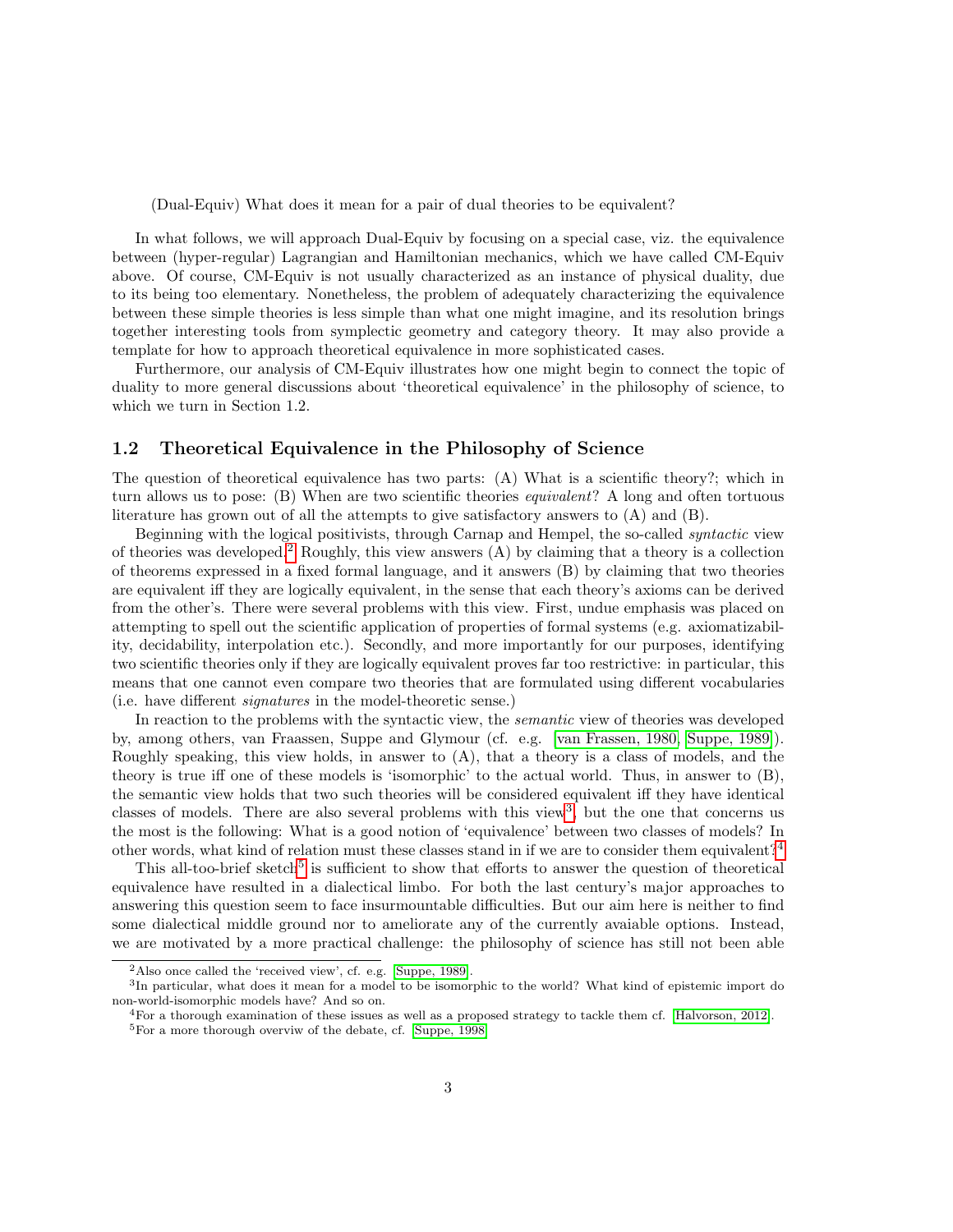to provide a fruitful and appealing framework for conceptualizing the simplest cases of 'intuitive theoretical equivalence' in physics. So if a link is to be drawn between the question of theoretical equivalence in the philosophy of science, on the one hand, and ongoing research on dualities in physics, on the other, then one should first develop the resources to address simple cases such as classical mechanics.

#### <span id="page-3-0"></span>1.3 Strategy and Thesis

In order to address this practical challenge, this paper will describe a concrete and satisfactory framework for CM-Equiv. This will serve as a prolegomenon to developing a general framework for theoretical equivalence in the philosophy of science, and thus to the study of more sophisticated dualities.

By 'satisfactory', we have in mind two desiderata:

- S1: Our framework should address the question of how to construct an appropriate mathematical notion of equivalence (e.g. 'isomorphism' or any of its  $(n-)$ categorical generalizations) between dual (or 'intuitively equivalent') physical theories.
- S2: Our framework should satisfy certain independently-motivated criteria from the philosophy of science about what it means for two theories to be 'equivalent'.

Even within the elementary setting of classical mechanics, the task of exhibiting a framework which satisfies S1 and S2 is decidedly non-trivial. Let us briefly sketch how these desiderata arise in our work.

First, S1. One might imagine classical mechanics to be perfectly well-understood. But philosophers have managed to make trouble even in the mechanical paradise of our 19th century precursors: witness the recent debate between [\[North, 2009\]](#page-20-4) and [\[Curiel, 2014\]](#page-20-5) over whether Lagrangian or Hamiltonian mechanics has conceptual (and/or metaphysical) priority. North argues in favor of the priority of the Hamiltonian theory, whereas Curiel defends the priority of the Lagrangian theory. Our interest is not in adjudicating this debate, but instead in highlighting a common (and by our lights mistaken in the hyper-regular case) assumption shared by both sides, viz.

Hamiltonian mechanics is not isomorphic to Lagrangian mechanics.[6](#page-3-1)

It is somewhat puzzling that this premise should be found so convincing. For not only has there been no demonstration that there cannot be an 'isomorphism', but in addition, it is entirely unclear how one would formulate an isomorphism between the two to begin with. After all, it is a mathematical truism that the detailed content of the concept 'isomorphism' depends on the particular category<sup>[7](#page-3-2)</sup> that one is in, and attempts to construct such a category for classical mechanics have been wanting.<sup>[8](#page-3-3)</sup> Thus, any attempt to resolve the question of whether Hamiltonian mechanics

<span id="page-3-1"></span><sup>&</sup>lt;sup>6</sup>[\[Curiel, 2014\]](#page-20-5) says explicitly that the geometric structures of Hamiltonian and Lagrangian mechanics are not 'isomorphic', and [\[North, 2009\]](#page-20-4) expresses the same idea when she says that they are 'different mathematical structures'. Note, however, that while it seems that these authors would hold this of the hyper-regular case, their general discussion is conducted without assuming hyper-regularity; see e.g. footnote nr. 50 of [\[North, 2009\]](#page-20-4) (we are grateful to an anonymous referee for pointing this out).

<span id="page-3-2"></span><sup>7</sup>Or, if one wants to avoid using the language of categories here, we can say instead "depends on the particular structure one cares to study in the objects of interest."

<span id="page-3-3"></span><sup>&</sup>lt;sup>8</sup>More precisely: in an arbitrary category, an isomorphism between objects  $A$  and  $B$  is defined by the existence of morphisms  $i : A \rightarrow B, j : B \rightarrow A$  such that  $ji = 1_A$  and  $ij = 1_B$ , but the detailed criteria of 'sameness' depends on the further structure of such morphisms (i.e. whether they are diffeomorphisms, homomorphisms, etc).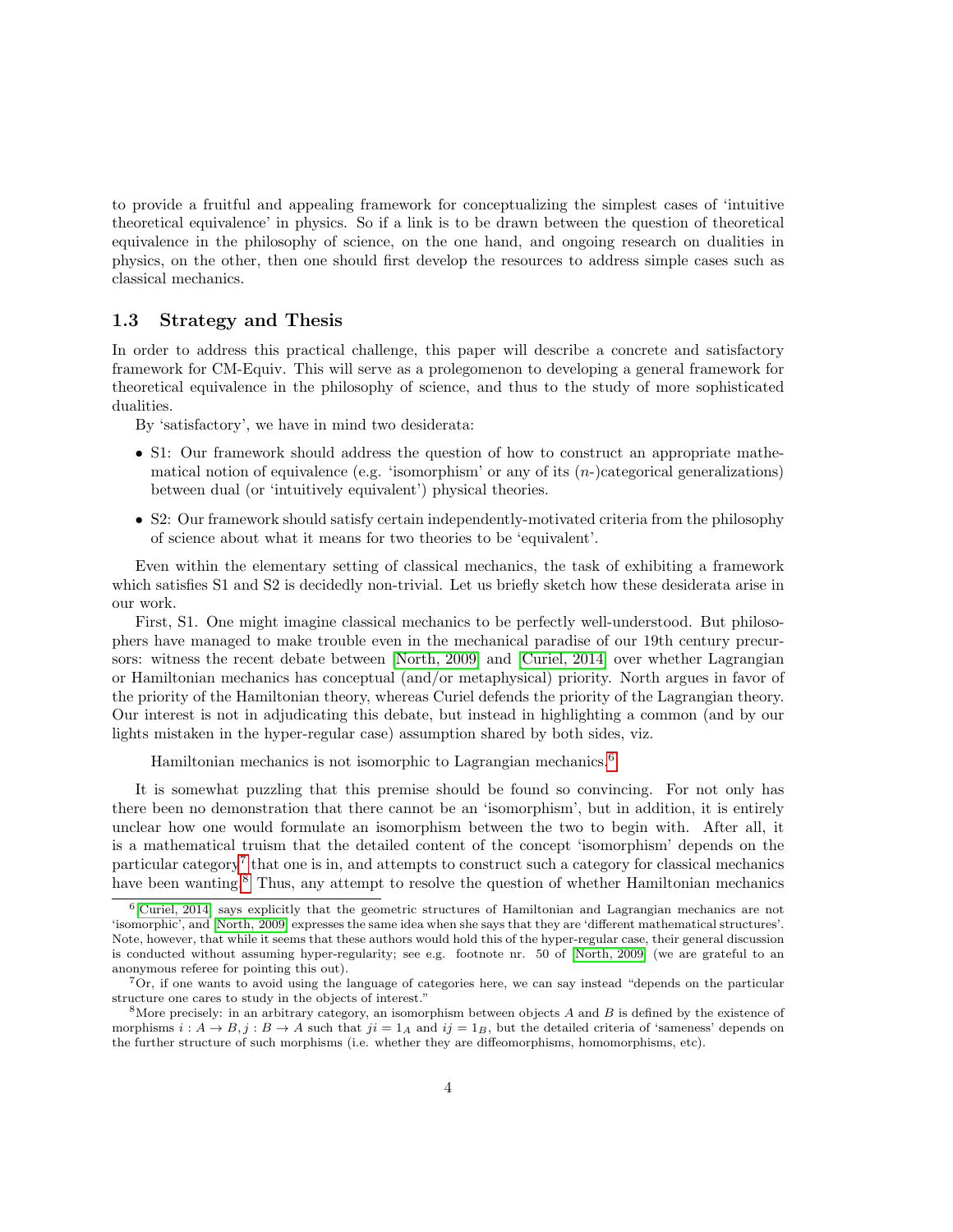can be isomorphic to Lagrangian mechanics must either (i) exhibit an appropriate category in which 'isomorphism' is understood, or (ii) show that no such category exists. In what follows, we argue that Tulczyjew's framework for classical mechanics provides an adequate notion of 'isomorphism' between the hyper-regular case of these theories. In particular, the isomorphism is an equality between two relevant structures, one emerging from the Lagrangian side and one from the Hamiltonian side.

Next, S2. How do we know that our proposed 'framework for isomorphism' counts as a case of theoretical equivalence, in the sense that has been widely discussed in the philosophy of science literature? In order to establish this, we will show that if one takes seriously a standard logical construal of the notion of theoretical equivalence, one is led to a very strong category-theoretic analogy with the structure that we uncover in Tulczyjew's approach to classical mechanics. Furthermore, this analogy suggests that an appropriate framework for theoretical equivalence will combine aspects of both the syntactic and the semantic view of theories.

To sum up, our central thesis is that Tulczyjew's formulation of classical mechanics, as laid out in Section 2.2 and re-interpreted in Section 3, satisfies both S1 and S2.

## <span id="page-4-0"></span>2 Tulczyjew's symplectification of classical mechanics

In this section we describe Tulczyjew's work on the Legendre transformation, which is based on his insight that the very concept of a classical mechanical system (and not merely the phase space of that system) should be described in terms of symplectic geometry.

In Section 2.1 we briefly review some standard concepts from classical mechanics and emphasize that, although one can try to use these materials to construct an isomorphism between the Hamiltonian and Lagrangian theory, such attempts are flawed. In Section 2.2, we sketch Tulczyjew's theory and show that it provides a better notion of 'equivalence' between Lagrangian and Hamiltonian mechanics.

### <span id="page-4-1"></span>2.1 Review of Classical Mechanics

For our purposes, it will suffice to consider only the simplest scenario in classical mechanics. Let Q be physical configuration space manifold, in which the particles live. There are then two alternative representations of classical mechanics:

- Hamiltonian mechanics, which is specified by the cotangent bundle  $T^*Q$  and some  $H \in$  $C^{\infty}(T^*Q)$
- Lagrangian mechanics, which is specified by the tangent bundle  $TQ$  and some  $L \in C^{\infty}(TQ)$ .

At this point it will be helpful to discuss the use of the terms 'theory' and 'model' in classical mechanics. Of course, there is no unified and consistent use of 'theory' by practitioners of physics – the meaning of the term varies depending on the domain of physics that one is considering, and the application that one has in mind. Consequently, there is usually a very vague understanding of the distinction between 'model' and 'theory' and exactly what it means for something to be a model of a (physical) theory. In the case of (classical) Lagrangians and Hamiltonians, it is common to say that: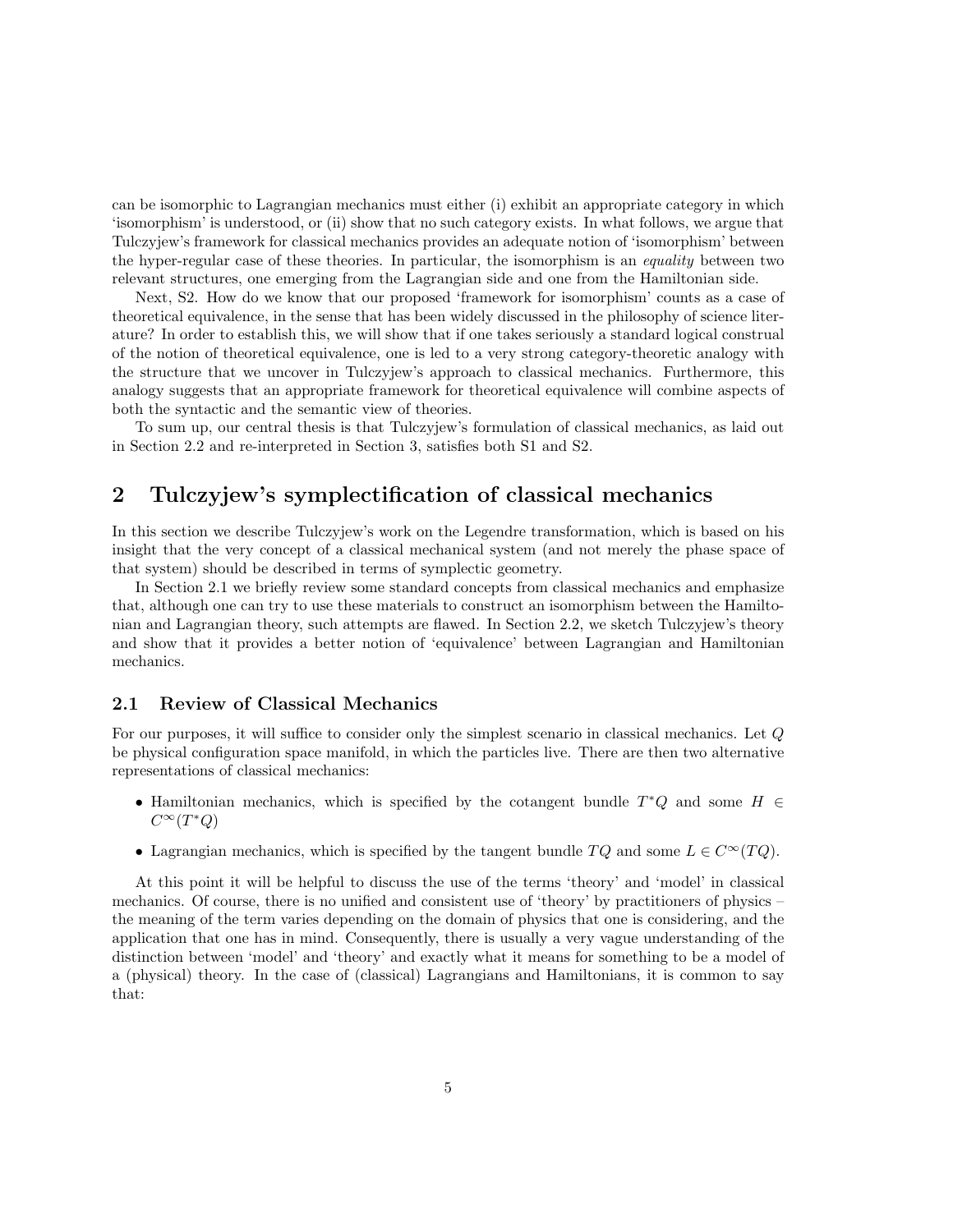(T1) A theory is specified by a particular Lagrangian/Hamiltonian, and a model of this theory is a solution to the equations of motion derived from that particular Lagrangian/Hamiltonian.[9](#page-5-0)

This will correspond to our analogy with the syntactic view of theories in Section 3.2.

It will also be useful to have in mind a more general use of the term 'theory', which refers to all the different forms of (Lagrangian/Hamiltonian) classical mechanics that one can formulate with respect to some configuration space Q:

 $(T2)$ A theory is identified with the set of possible Lagrangians/Hamiltonians on  $TQ$  and T <sup>∗</sup>Q respectively. A model of such a theory is some particular Lagrangian/Hamiltonian out of this set.

This will correspond to our analogy with the semantic view of theories in Section 3.3.

As emphasized in the introduction, this paper will be exclusively concerned with the hyperregular case of classical mechanics, where the 'bundle Legendre transformation'  $\mathcal{L}_L$  is a global diffeomor-phism.<sup>[10](#page-5-1)</sup>  $\mathcal{L}_L$  is defined as follows, given the choice of some particular Lagrangian L:

<span id="page-5-2"></span>
$$
\mathcal{L}_L(x,\cdot): T_x Q \to T_x^* Q, \qquad \langle \mathcal{L}_L(x,v), w \rangle := d(L|_{T_x Q}(v))(w) = \frac{d}{dt}|_{t=0} L(x,v+tw)
$$
 (1)

It is a familiar fact that there is no canonical isomorphism between a vector bundle and its dual, in the sense that one has to make a further choice (beyond specifying the dual objects) in order to obtain an isomorphism.  $\mathcal{L}_L$  involves such a choice (viz. a choice of L) in the above pairing  $\langle \cdot, \cdot \rangle$ between vectors, on the one hand, and covectors that take the form of dL restricted to a point  $v \in T_xQ$ , on the other. This thus leads to an L-dependent fiber bundle isomorphism between  $TQ$ and  $T^*Q$ .

 $\mathcal{L}_L$  in turn leads to the more familiar functional sense of the Legendre transformation (and its inverse), i.e.

<span id="page-5-3"></span>
$$
H(\mathcal{L}(x,v)) = \langle \mathcal{L}_L(x,v), v \rangle - L(x,v). \tag{2}
$$

[\(1\)](#page-5-2), [\(2\)](#page-5-3) are used, in the hyper-regular case of Lagrangian/Hamiltonian mechanics, to colloquially express our idea of T1-'equivalence'. Indeed, this equivalence is typically taken to consist in the bijection between Hamiltonians and Lagrangians provided by [\(2\)](#page-5-3), given a fixed configuration space Q. Furthermore, one sees that the states  $(q, \dot{q}) \in TQ$  and  $(q, p) \in T^*Q$  are paired by writing out the local form of [\(1\)](#page-5-2). One is thus in an analogous situation to that of most dualities, where one has a 'dictionary' bijection between the physically relevant states and quantities.

Let us now turn to the question of what one would need in order to use these standard materials to show that Lagrangian mechanics is 'equivalent' to Hamiltonian mechanics. We will explore two strategies to demonstrate this. The first is an example of treating a theory in the manner of T1, and the second is an example of treating a theory in the manner of T2.

The first strategy is to take *isomorphism* as our standard of T1-equivalence. In other words, we should fix Q and find a category that contains both  $(TQ, L)$  and its Legendre transform  $(T^*Q, H)$  as objects, such that the Legendre transform provides an isomorphism between them. Unfortunately,

<span id="page-5-0"></span><sup>&</sup>lt;sup>9</sup>Implicit in the physicist's identification of a theory  $\mathbb T$  with  $L/H$  is the understanding that this data is sufficient to construct a theory  $\mathbb{T}'$ , given by the equations of motion associated with  $L/H$ . Solutions are thus associated with  $\mathbb T$  via  $\mathbb T'.$ 

<span id="page-5-1"></span> $10$ In a more familiar language to physicists: where the Hessian of the relevant Lagrangian is non-singular, i.e. its determinant is non-zero.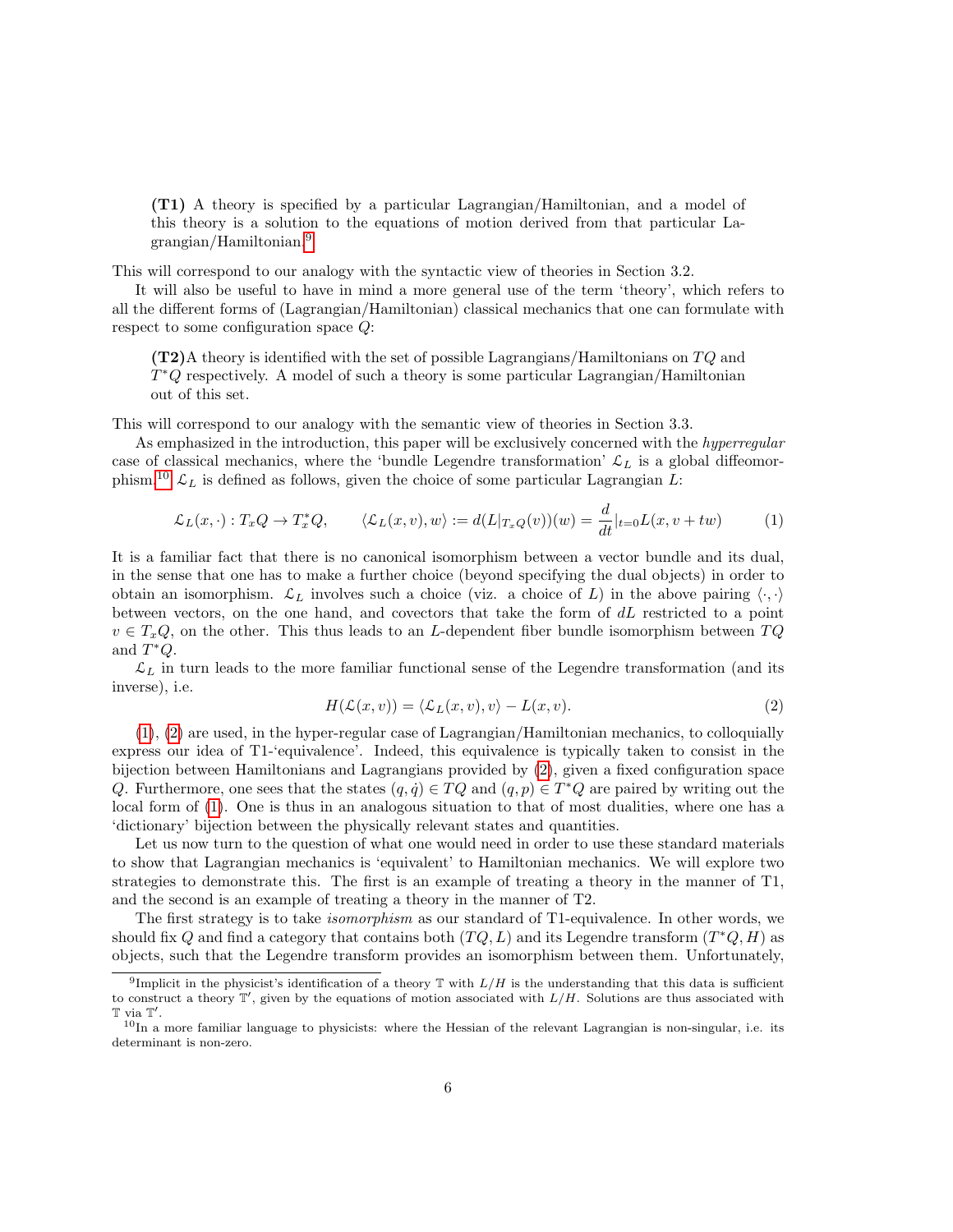this tack immediately runs afoul of the problem that  $(TQ, L)$  and  $(T^*Q, H)$  are very different structures, and thus cannot be housed together in a category that has a natural and informative notion of morphism. A facetious way of dealing with the issue would of course be to define a category with only two objects, which represent  $(TQ, L)$  and  $(T^*Q, H)$  respectively; we then say that there is a morphism between the objects just in case there is a Legendre transformation between  $(TQ, L)$  and  $(T^*Q, H)$ , and proclaim that composing these morphisms gives the identity morphism on the relevant object. But this is no solution: it only serves to highlight the importance of choosing an 'appropriate' category in order to render a proposed standard of equivalence interesting or informative.

The second strategy is to advert to a categorical generalization of isomorphism in order to formalize T2-equivalence. For instance, one might construct a categorical equivalence between a Hamiltonian category  $\text{Ham}(Q)$  and a Lagrangian category  $\text{Lag}(Q)$  (whose objects are to be thought of as 'models' of Hamiltonian and Lagrangian mechanics respectively).  $\text{Ham}(Q)$  and  $\text{Lag}(Q)$  would be the categories of models of the (T2)-theories of Hamiltonian and Lagrangian mechanics, and one might propose that the objects of  $\text{Ham}(Q)$  (with Q fixed) are all the pairs  $(T^*Q, H)$  for any H on  $T^*Q$ , and that only trivial morphisms exist; mutatis mutandis with the definition of  $\text{Lag}(Q)$ . One then defines a pair of 'Legendre transform' functors F and G such that  $F(TQ, L) = (T^*Q, H)$ by means of  $(1, 2)$  $(1, 2)$  (*mutatis mutandis* for its quasi-inverse functor  $G$ ), thus providing a notion of T2-equivalence between Hamiltonian and Lagrangian theories.

Unfortunately, this strategy is not satisfactory, for two reasons. First, the eq. [\(1\)](#page-5-2) part of the Legendre transform functor is not canonical, in the sense that the diffeomorphism between  $TQ$  and  $T^*Q$  depends on a further choice, viz. L. Second, while the map  $(2)$  induces a bijection between the set of Lagrangians on TQ and the set of Hamiltonians on  $T^*Q$ , this map does not itself seem to be 'structure-preserving' in any clear way. One would ideally like [\(2\)](#page-5-3) to be characterized in such a way as to make transparent what the important structural feature of Hamiltonians/Lagrangians is, and how the preservation of this structure induces a bijection between Lagrangians and Hamiltonians for a fixed  $Q$ .<sup>[11](#page-6-1)</sup>

We will soon see that Tulcyjew's work remedies both defects: First, he constructs a canonical correspondence between T2-theories; and second, each Lagrangian/Hamiltonian is represented as a geometric object (i.e. a Lagrangian submanifold), whose geometry is preserved by a symplectomorphism between the objects representing Lagrangians, and the objects representing Hamiltonians.

#### <span id="page-6-0"></span>2.2 Tulczyjew's reformulation

In the 1970s (cf. [\[Tulczyjew, 1974\]](#page-21-2) and [\[Tulczyjew, 1977\]](#page-21-0)), Wlodzimierz M. Tulczyjew found a way of reformulating classical mechanics that gave a geometrical interpretation not just to the space of solutions of a theory, but indeed to the notion of a theory itself.

In order to appreciate his achievement, consider that a space equipped with some algebraic structure typically contains a separation between two aspects/levels in its description: the space is thought of as carrying the algebraic structure (e.g. a metric or a form) at every point, and a structurepreserving map of the space is conceived as an isomorphism of the space (e.g. a diffeomorphism if we are in the smooth category) that preserves the algebraic structure at every point.

An analog of this separation exists in the case of mechanics, i.e. between: on the one hand, the space in which curves describe the evolution of a system, and on the other hand, the equations of

<span id="page-6-1"></span> $11$ It is instructive to compare the second strategy with something like Gelfand duality, which is also an equivalence of categories. The chief difference is that the latter provides a complete reconstruction of objects in one category from objects in the other.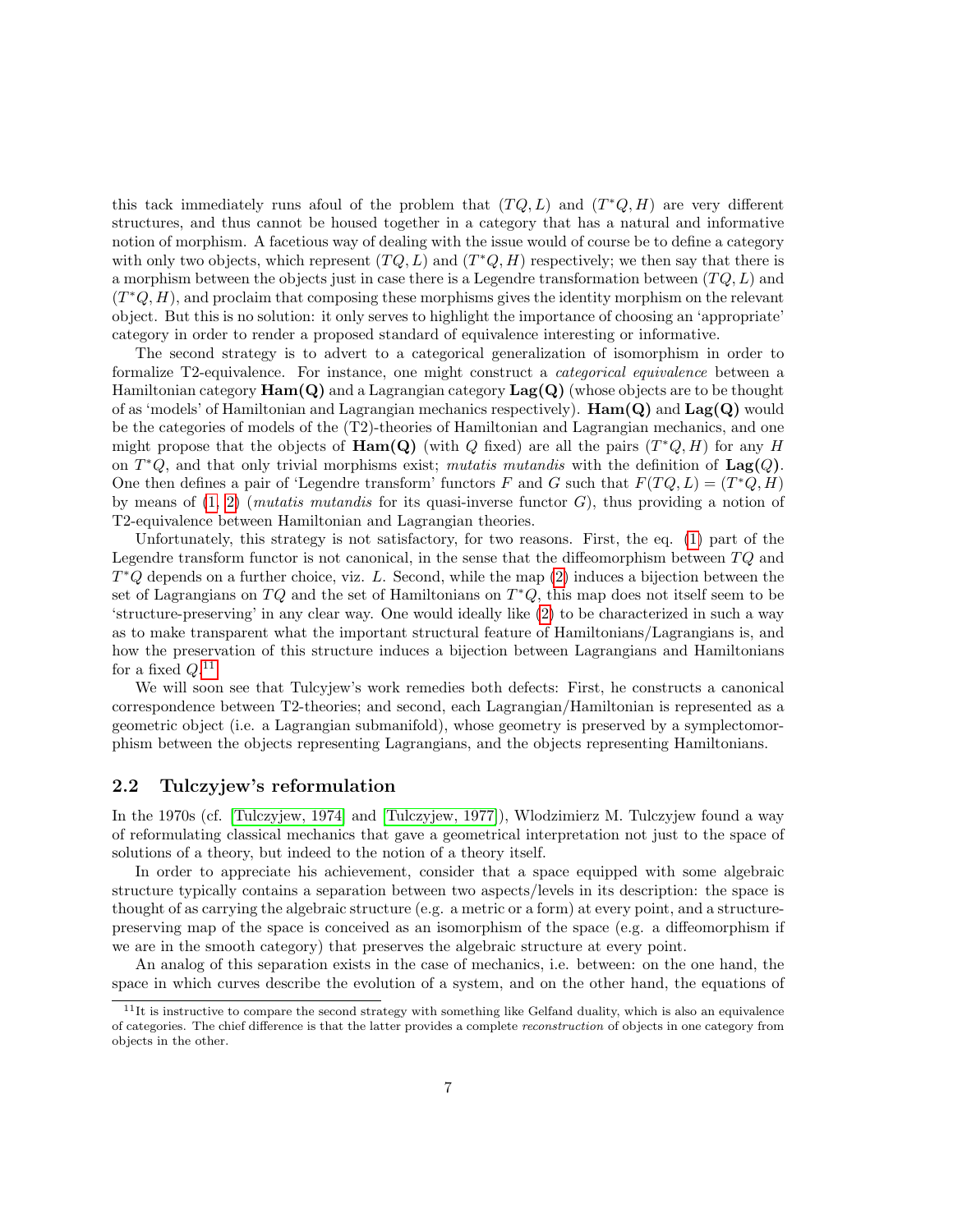motion (i.e. the structural conditions) which must be satisfied by such curves. Tulczyjew managed to overcome this separation by describing a (Hamiltonian or Lagrangian) mechanical system as a submanifold in an abstract space even larger than the original evolutionary space, in such a way that curves on this space satisfy the relevant equations of motion in virtue of the space's geometry together with a pair of canonical isomorphisms, referred to as  $\alpha$  and  $\beta$  below.

Interestingly, the set of tools needed to implement Tulczyjew's approach was of a piece with a much grander movement within geometry, viz. the idea that there should be symplectic analogs of objects in other geometries, and that such correspondences could be exploited to study geometry more generally. In order to achieve this program of 'symplectification', symplectic versions of all sorts of other objects were found. This procedure ranges from the relatively straightforward (e.g., making a manifold 'symplectic' by applying the cotangent functor into it, which is the first step of Tulczyjew's approach) to constructions such as the symplectification of a contact manifold. A related idea – articulated subsequently to Tulczyjew's work, but providing an ideological context for it – was Weinstein's 'Lagrangian creed' [\[Weinstein, 1981\]](#page-21-3), viz. the idea that all important concepts in symplectic geometry should be expressed in terms of Lagrangian submanifolds. For, as we shall see shortly, in Tulczyjew's approach, a mechanical system turns out to be a Lagrangian submanifold of an appropriately defined space.

Let us now turn to the mathematical details of Tulczyjew's approach. The key insight comes from the theory of double vector bundles, viz.: although there is no canonical isomorphism between a real vector bundle M (e.g.  $TQ$ ) and its dual  $M^*$  (e.g.  $T^*Q$ ), there is a canonical isomorphism – indeed a symplectomorphism – between  $T^*M$  and  $T^*M^*$ . In what follows, we shall use Q to denote the physical configuration space of a mechanical system, so the real vector bundles  $M \equiv TQ$ and  $M^* \equiv T^*Q$  will denote the usual Lagrangian and Hamiltonian state spaces respectively. The lack of canonicity will then be overcome by lifting the notion of a T1-theory into  $T^*M$  and  $T^*M^*$ respectively.

The canonical symplectomorphism  $\kappa_M : T^*M^* \cong T^*M$  can be constructed using purely categorytheoretic arguments, for which we refer the reader to [\[Meng, 2015\]](#page-20-6) for details. For our purposes, it will suffice to record the local form of this symplectomorphism, viz.

<span id="page-7-1"></span>
$$
\kappa_M: (q, \alpha, p, \hat{u}) \mapsto (q, -\hat{u}, p, \alpha), \tag{3}
$$

where  $(q, \alpha)$  are coordinates on  $M^*$ , and  $(p, \hat{u})$  are coordinates on a fiber of  $T^*M^*$ .<sup>[12](#page-7-0)</sup> One can directly check that this is a symplectomorphism by showing that, under this transformation, the Liouville 1-forms on  $T^*M^*$  and  $T^*M$  (which are mapped to each other) respectively define the same symplectic structure.

Before going on to discuss how Tulczyjew proposes to 'lift' mechanics to the level of  $T^*M$  and  $T^*M^*$ , let us recall some standard notions from symplectic geometry. Let  $(P, \omega)$  be a symplectic manifold. An *isotropic submanifold* N of P is a submanifold of P such that the pullback of  $\omega$  along the inclusion  $N \hookrightarrow P$  is zero. A *Lagrangian submanifold* of P is an isotropic submanifold of half the dimension of P (i.e. a maximal isotropic submanifold).

The next notion was introduced by Tulczyjew in order to describe how an abstract symplectic manifold can have different, and yet symplectomorphic descriptions, viz. as cotangent bundles of some other manifold. Note that we use the notation  $\pi_M : T^*M \to M$  for the natural cotangent bundle projection.

<span id="page-7-0"></span><sup>12</sup>The non-standard notation follows [\[Meng, 2015\]](#page-20-6) and has been chosen for ease of comparison.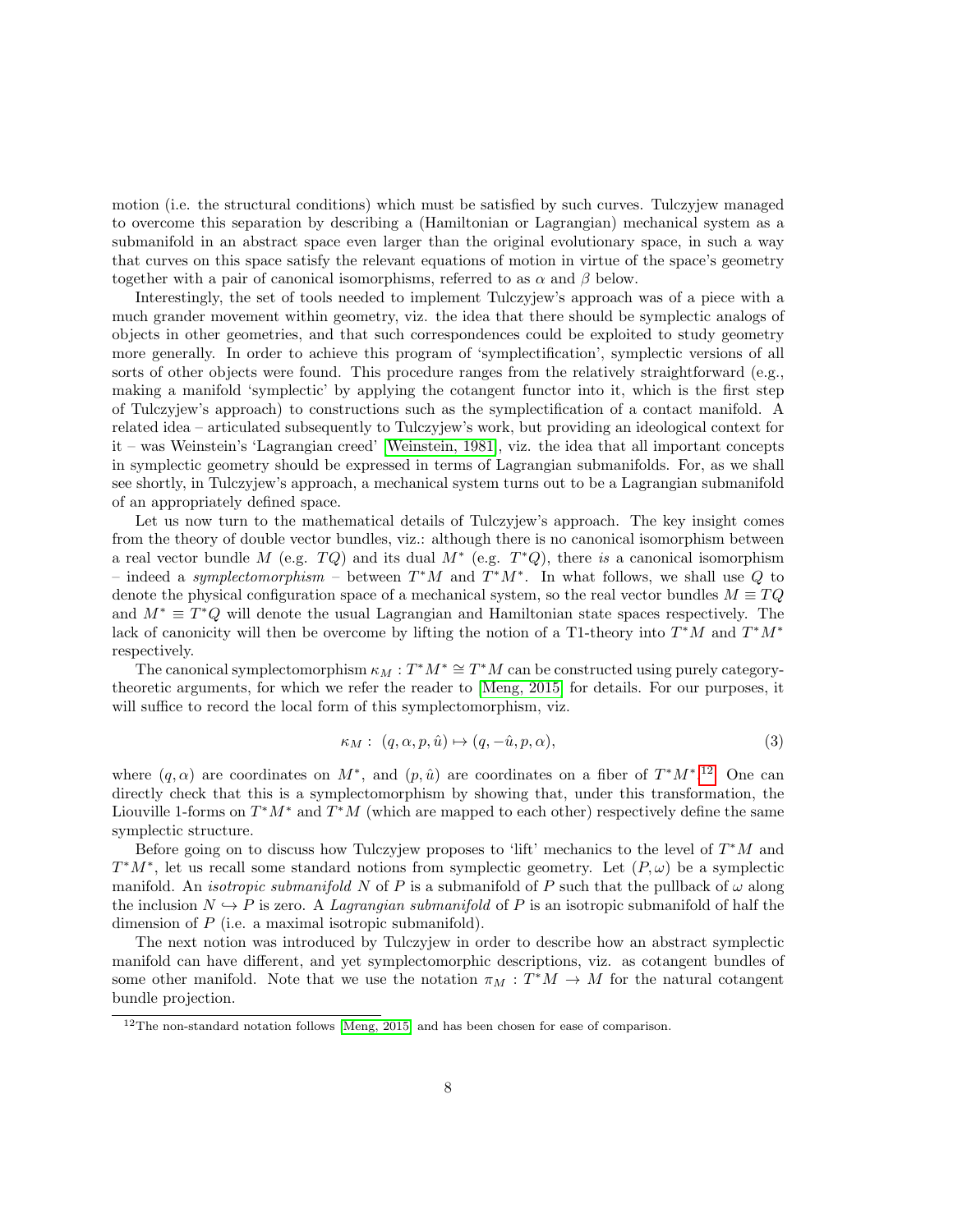<span id="page-8-0"></span>**Definition 2.2.1.** A special symplectic manifold is a quadruple  $S = (P, M, \pi, \theta)$  where  $\pi: P \to$ M is a smooth fiber bundle and  $\theta$  a one-form on P, subject to the following condition: there exists a diffeomorphism  $\alpha: P \to T^*M$  such that  $\pi = \pi_M \circ \alpha$  and  $\theta = \alpha^*\theta_M$ , where  $\theta_M$  is the Liouville form on  $T^*M$ .

It follows from the definition of a special symplectic manifold S that  $(P, d\theta)$  is a symplectic manifold that is symplectomorphic (via  $\alpha$ ) to  $(T^*M, \omega_M \equiv d\theta_M)$ . It is thus natural to call  $(P, d\theta)$ the underlying symplectic manifold of S.

The motivation behind this definition stems from the following relationship between an underlying symplectic manifold and two different cotangent bundles:

Definition 2.2.2. The Tulczyjew triple consists of the following (anti-)symplectomorphisms, for any manifold Q

$$
T^*TQ \stackrel{\alpha_Q}{\leftarrow} TT^*Q \stackrel{\beta_Q}{\rightarrow} T^*T^*Q.
$$

Here,  $\beta_Q$  is defined as the canonical isomorphism between  $TT^*Q$  and  $T^*T^*Q$  that one obtains from the (non-degeneracy of the) symplectic form  $\omega_Q$  on  $T^*Q$ .  $\alpha_Q$ , on the other hand, is defined as  $\kappa_{TQ} \circ \beta_Q$ , where  $\kappa_{TQ}$  is the canonical symplectomorphism of [\(3\)](#page-7-1) for  $M \equiv TQ$ .

Although it might not be immediately obvious that  $TT^*Q$  is a symplectic manifold, it is in fact easy to show the following (see Proposition 4.1 of [\[Meng, 2015\]](#page-20-6)), where we use  $\tau_{T^*Q}: TT^*Q \to T^*Q$ to denote the natural tangent bundle projection.

<span id="page-8-4"></span>**Lemma 2.2.3.**  $S_L := (TT^*Q, TQ, T\pi_Q, \theta_Q^L)$  is a special symplectic manifold, where  $\alpha_Q: TT^*Q \rightarrow$  $T^*TQ$  is the relevant symplectomorphism required by Definition [2.2.1.](#page-8-0)  $\theta^L_Q$  is the pullback of the canonical Liouville form  $\theta_{TQ}$  on  $T^*TQ$  along  $\alpha_Q$ , and the symplectic form on  $TT^*Q$  is given by  $\Omega_Q = d\theta_Q^L$ .

<span id="page-8-3"></span>**Lemma 2.2.4.**  $S_H := (TT^*Q, T^*Q, \tau_{T^*Q}, \theta_Q^H)$  is a special symplectic manifold, where  $\beta_Q: TT^*Q \rightarrow$  $T^*T^*Q$  is the relevant symplectomorphism required by Definition [2.2.1.](#page-8-0)  $\theta^H_Q$  is the pullback of the canonical Liouville form  $\theta_{T^*Q}$  on  $T^*T^*Q$  along  $\beta_Q$ , and the symplectic form on  $TT^*Q$  is  $\Omega_Q = d\theta_Q^H$ .

It is furthermore easy to see that  $\Omega_Q = d\theta_Q^H = d\theta_Q^L$ .

 $S_L$  is called the Lagrangian special symplectic manifold, and  $S_H$  is called the Hamiltonian special symplectic manifold. As this terminology suggests, we now have the resources to discuss (a simple case<sup>[13](#page-8-1)</sup>) of how Tulczyjew lifts mechanics from TQ and  $T^*Q$ , to  $T^*TQ$  and  $T^*T^*Q$  respectively.

A Hamiltonian T1-theory can be defined using the notion of a special symplectic manifold  $S_H$ . First, note that the Hamiltonian  $H: T^*Q \to \mathbb{R}$  is a generating function for the Lagrangian submanifold  $\mathcal{D}_H := \text{Graph}(dH)$  in  $T^*T^*Q$ .<sup>[14](#page-8-2)</sup> Furthermore, since symplectomorphisms preserve Lagrangian submanifolds,  $\mathcal{E}_H := \beta_Q^{-1}(\mathcal{D}_H)$  is also a Lagrangian submanifold in  $TT^*Q$ . Keeping in mind the structure of the special symplectic manifold  $S_H$ , we can think of both  $\mathcal{D}_H$  and  $\mathcal{E}_H$  as geometric representations of a Hamiltonian T1-theory, i.e. the analogs of a Hamiltonian  $H$  in standard classical mechanics.

<span id="page-8-1"></span><sup>&</sup>lt;sup>13</sup>In particular, we only consider the case where H and L are functions of an entire manifold. See [\[Meng, 2015\]](#page-20-6) for the details of the case where  $H$  and  $L$  are restricted to proper submanifolds.

<span id="page-8-2"></span><sup>&</sup>lt;sup>14</sup>In our notation, Graph(f) is the set of points of the form  $(x, f(x))$ .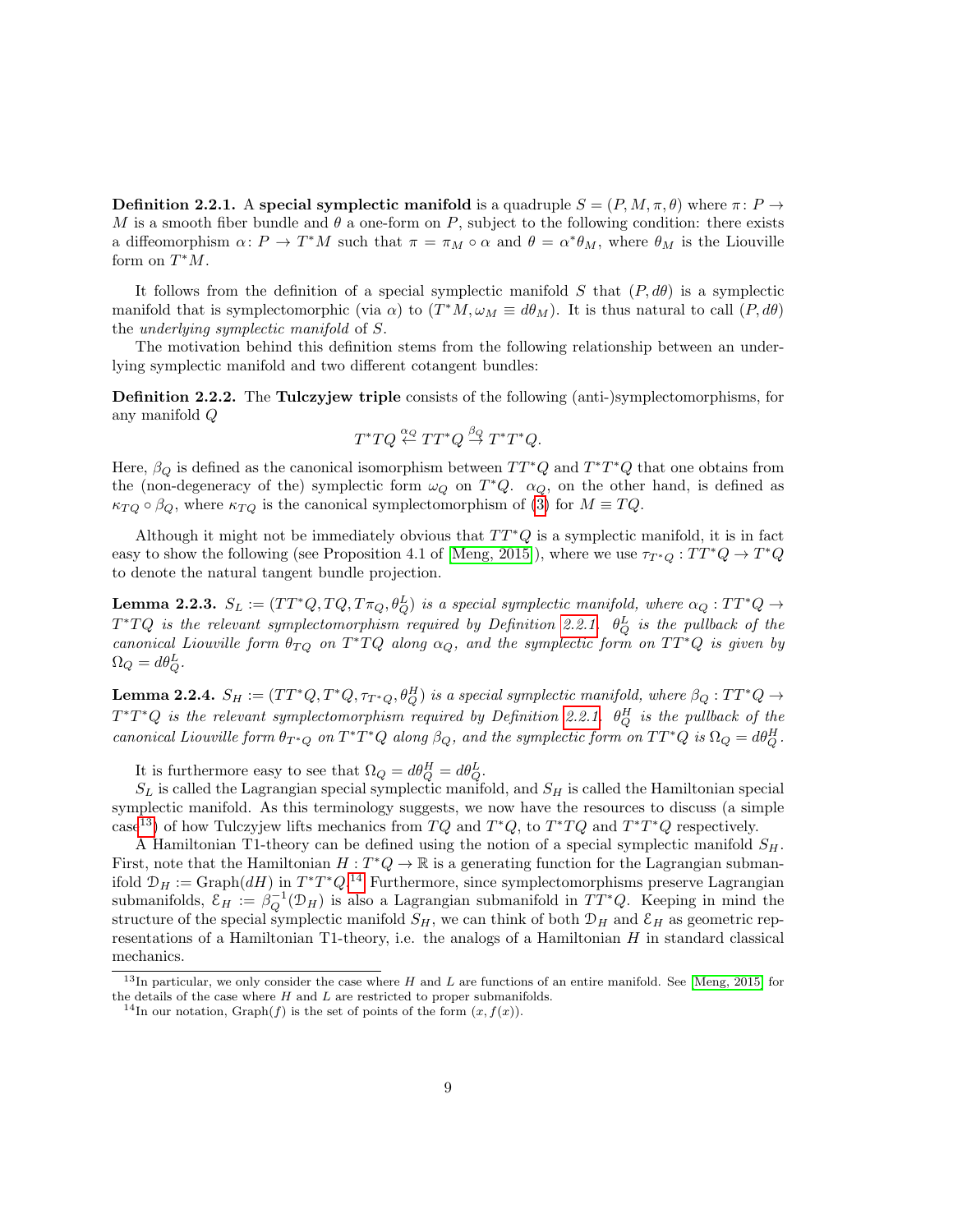This point of view is vindicated because  $\beta_Q$  ensures that a curve in  $\mathcal{E}_H$  satisfies Hamilton's equations when it is mapped to a curve in  $\mathcal{D}_H$ .<sup>[15](#page-9-0)</sup> To see this, consider an arbitrary curve c with coordinates  $c = (q, p)$  on  $T^*Q$ , which gets lifted to a curve  $c' = (q, p, q', p')$  on  $TT^*Q$  (where  $(\cdot)$ ' should be interpreted as a time derivative). If c' is restricted to the Lagrangian submanifold  $\mathcal{E}_H$ , then  $\beta$  maps it to a curve on  $\mathcal{D}_H$  via:

$$
(q, p, q', p') \mapsto (q, p, -p', q'). \tag{4}
$$

But since points of  $\mathcal{D}_H$  are of the form  $(q, p, \partial H/\partial q, \partial H/\partial p)$ , we see that such a curve must satisfy Hamilton's equations.

Similarly, a Lagrangian theory can be defined using the special symplectic manifold  $S_L$ . Again one notes that given a Lagrangian  $L: TQ \to \mathbb{R}, \mathcal{D}_L := Graph(dL)$  is a Lagrangian submanifold of  $T^*TQ$ , and thus  $\mathcal{E}_L := \alpha_Q^{-1}(\mathcal{D}_L)$  is a Lagrangian submanifold of  $TT^*Q$ . We can then think of  $\mathcal{D}_L$ and  $\mathcal{E}_L$  as representations of a Lagrangian theory, because by a calculation similar to that of the Hamiltonian case,  $\alpha_Q$  ensures that a curve on  $\mathcal{D}_L$  satisfies the Euler-Lagrange equations (*mutatis* mutandis for a curve on  $\mathcal{E}_L$ ).

In Tulczyjew's framework, a *generalized Legendre transformation* is said to exist when  $\alpha_Q^{-1}(\mathcal{D}_L)$  =  $\beta_Q^{-1}(\mathcal{D}_H)$ . In other words, the criterion of T1-equivalence between  $\mathcal{D}_H$  and  $\mathcal{D}_L$  is that their respective images under  $\beta_Q^{-1}$  and  $\alpha_Q^{-1}$  are *equal.* Alternatively, we can view this equivalence as given by the symplectomorphism  $\beta_Q \circ \alpha_Q^{-1} = \kappa_{TQ}$  which takes  $\mathcal{D}_L$  to  $\mathcal{D}_H$ . It is easy to show that this map  $\kappa_{TO}$  projects down to the usual Legendre transformation (i.e. eq. [\(2\)](#page-5-3)) in a sense made precise by Proposition 3.5 of [\[Tulczyjew, 1977\]](#page-21-0).

We conclude this section by discussing how Tulczyjew's framework satisfies S1 (cf. Section 1.3), i.e. provides an appropriate notion of mathematical equivalence between Hamiltonian and Lagrangian mechanics. First, it exhibits Hamiltonian and Lagrangian theories (in the sense of T1) as the *same* type of mathematical object:  $H$  and  $L$  are lifted into Lagrangian submanifolds of  $T^*T^*Q$  and  $T^*TQ$  respectively, which are then mapped to Lagrangian submanifolds of  $TT^*Q$ . Second, these Lagrangian submanifolds in  $TT^{\ast}Q$  are shown to *coincide* iff there is a (standard) Legendre transformation between H and L.

We also emphasize that Tulczyjew's framework provides an attractive answer to the question of 'What structure gets preserved in a Legendre transformation?' This is best seen within the context of the extended symplectic category ExtSymp, whose objects are symplectic manifolds, and whose morphisms are canonical relations.<sup>[16](#page-9-1)</sup> In ExtSymp, one can view the Lagrangian submanifolds of an object  $O$  as its generalized 'points', i.e. as arrows from the terminal object (a point regarded as a symplectic manifold) to O. It follows that both  $T^*T^*Q$  and  $T^*TQ$  are objects of ExtSymp, whose appropriately generated 'points' are Hamiltonian and Lagrangian T1-theories respectively – these objects can thus be seen as 'spaces of theories'.[17](#page-9-2) Tulczyjew's framework tells us that certain isomorphisms in ExtSymp (viz. those symplectomorphisms defined by the Tulczyjew Triple) play the role of 'a mathematical standard of equivalence' between spaces of theories. Furthermore, such

<span id="page-9-0"></span><sup>&</sup>lt;sup>15</sup>Conversely, one can start with a curve on  $\mathcal{D}_H$  and show that it satisfies Hamilton's equations when it is mapped to  $\mathcal{E}_H$ .

<span id="page-9-1"></span> $16\text{\AA}$  canonical relation between two symplectic manifolds M and N is defined as a Lagrangian submanifold of the 'twisted product'  $M \times \overline{N}$ , where  $\overline{N}$  means 'N equipped with its opposite symplectic form'. For more details on the definition of ExtSymp and the technical difficulties involved in this construction, see [\[Weinstein, 2009\]](#page-21-4).

<span id="page-9-2"></span><sup>&</sup>lt;sup>17</sup>This point of view can be elaborated by defining the co-slice category  $pt/ExtSymp$ , whose objects are canonical relations between a point and a symplectic manifold.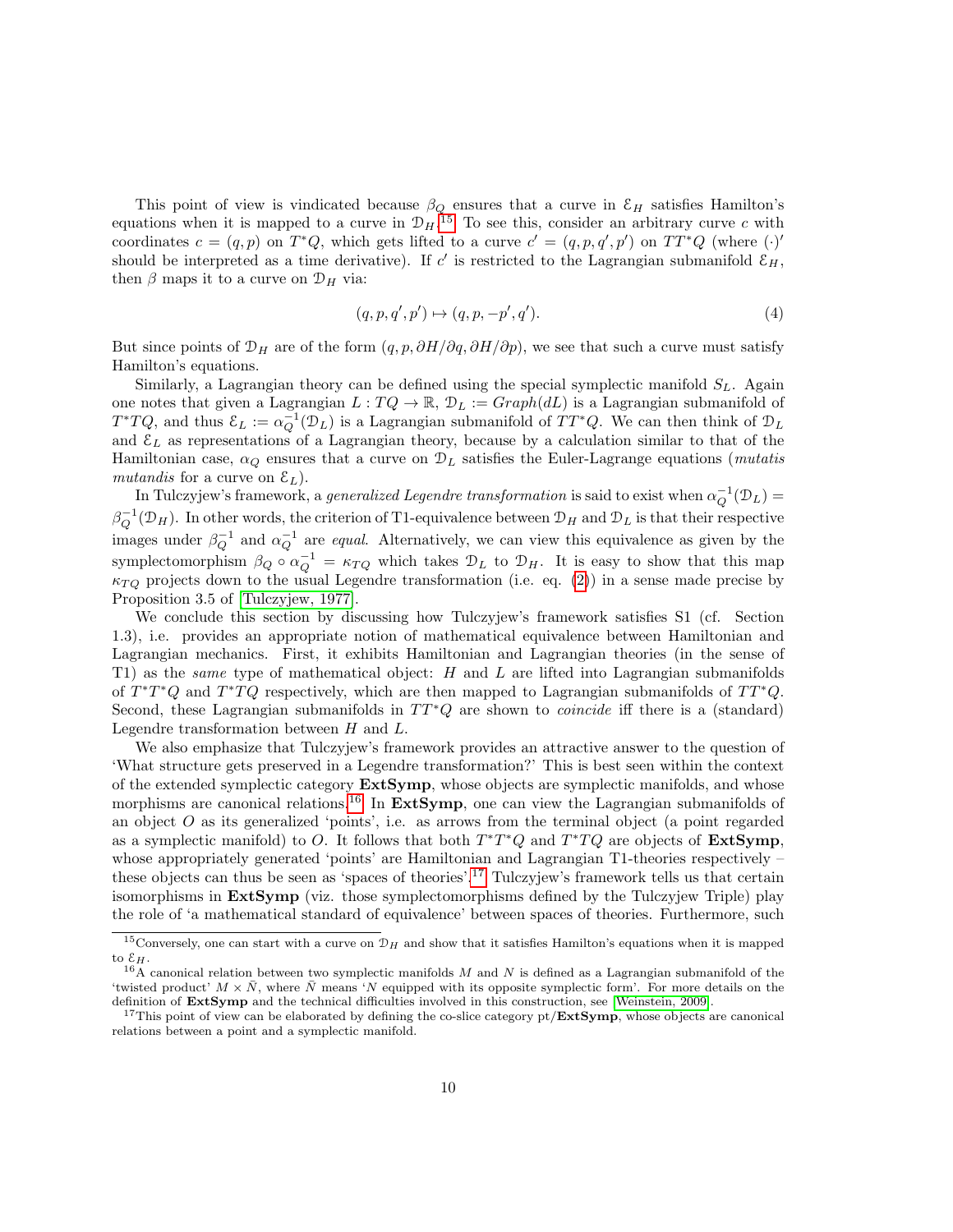isomorphisms preserve the structure of theories (i.e. Lagrangian submanifolds) in virtue of their geometrical structure.

## <span id="page-10-0"></span>3 Equivalence regained

In this section we explain how the Tulczyjew framework provides a good notion of theoretical equivalence between Lagrangian and Hamiltonian mechanics, i.e. how it fulfills desideratum S2, as discussed in Section 1.3. In particular we explain how  $TT^*Q$  with its two special symplectic structures can be thought of as a common definitional extension of  $TQ$  and  $T^*Q$  in two distinct ways, one corresponding to an understanding of a theory in the sense of T1 and the other to T2.

#### <span id="page-10-1"></span>3.1 Common Definitional Extensions

We briefly review the notion of a common definitional extension from (first-order) model theory which was perhaps first introduced in the philosophy of science by [\[Glymour, 1970\]](#page-20-7). Recall that a (first-order) theory  $\mathbb T$  (over a signature  $\Sigma$ ) is called a *conservative extension* of  $\mathbb T$  (over a signature  $\Sigma \subset \overline{\Sigma}$ ) if for any  $\Sigma$ -formula  $\phi$ ,  $\overline{\mathbb{T}} \models \phi$  if and only if  $\mathbb{T} \models \phi$  – in other words, if  $\overline{\mathbb{T}}$  proves nothing over above what is already provable in the language of  $\mathbb T$  (i.e.  $\Sigma$ ) by  $\mathbb T$  itself.

<span id="page-10-2"></span>**Definition 3.1.1.** Let  $\mathbb{T}$  be a first-order theory over a signature  $\Sigma$  and let  $\mathbb{\bar{T}}$  be a theory over a signature  $\Sigma$  possibly extending  $\Sigma$ . We say that  $\mathbb T$  is a **definitional extension** of  $\mathbb T$  if the following two conditions hold:

- 1.  $\mathbb T$  is a conservative extension of  $\mathbb T$
- 2. For any  $\bar{\Sigma}$ -formula  $\psi$  there is a  $\Sigma$ -formula  $\phi$  such that  $\bar{\mathbb{T}} \models \phi \leftrightarrow \psi$ .

It is easy to see that conditions (1) and (2) in Definition [3.1.1](#page-10-2) are equivalent to requiring that every (non-logical) symbol in  $\Sigma$  that is not in  $\Sigma$  is definable (in  $\mathbb T)$  in terms of a  $\Sigma$ -formula.<sup>[18](#page-10-3)</sup> What this means is that  $T$  differs from  $T$  only in giving explicit names to some notions are already implicitly defined in T.

We will find it useful to denote the relation of  $\mathbb T$  to  $\overline{\mathbb T}$  by an arrow  $i: \mathbb T \to \overline{\mathbb T}$  where i is to be understood as the interpretation of  $\mathbb T$  into  $\mathbb T$ .<sup>[19](#page-10-4)</sup> With this in mind, we can then define the following notion of equivalence for first-order theories:

<span id="page-10-5"></span>**Definition 3.1.2.** We say that  $\mathbb{T}_1$  and  $\mathbb{T}_2$  are **definitionally equivalent** if they have a common definitional extension  $\mathbb{T}_{12}$ , i.e. if there is a theory  $\mathbb{T}_{12}$  that is a definitional extension of both  $\mathbb{T}_1$  and

<span id="page-10-3"></span><sup>&</sup>lt;sup>18</sup>This also assumes that we are talking about single-sorted theories. It is possible, but not entirely straightforward, to extend these notions to multi-sorted theories. Indeed, the (signature-independent) notion of Morita equivalence established in [\[Johnstone, 2007\]](#page-20-8) is just such an extension and forms the basis of O. Caramello's "Unification Project" (see [\[Caramello, 2010\]](#page-20-9) for an overview and [\[Caramello, 2012\]](#page-20-10) for issues related to definability). Closer to our concerns, see [\[Tsementzis, 2015\]](#page-21-5) for an explanation of how this topos-theoretic notion of Morita equivalence corresponds to a generalization of the notion of common definitional extension considered here first defined in [\[Barrett and Halvorson, 2015b\]](#page-20-11). Also see [\[Barrett and Halvorson, 2015a\]](#page-19-0) for evidence about how the latter notion can prove useful in the philosophy of science. We will, however, say no more about this here, and maintain a working assumption that all the theories we are considering are single-sorted.

<span id="page-10-4"></span><sup>&</sup>lt;sup>19</sup>Strictly speaking, we can think of i as the inclusion of the signature of  $\Sigma$  of  $\mathbb T$  into the signature  $\bar{\Sigma}$  of  $\bar{\mathbb T}$  and the interpretation of  $\mathbb T$  into  $\bar{\mathbb T}$  that it induces.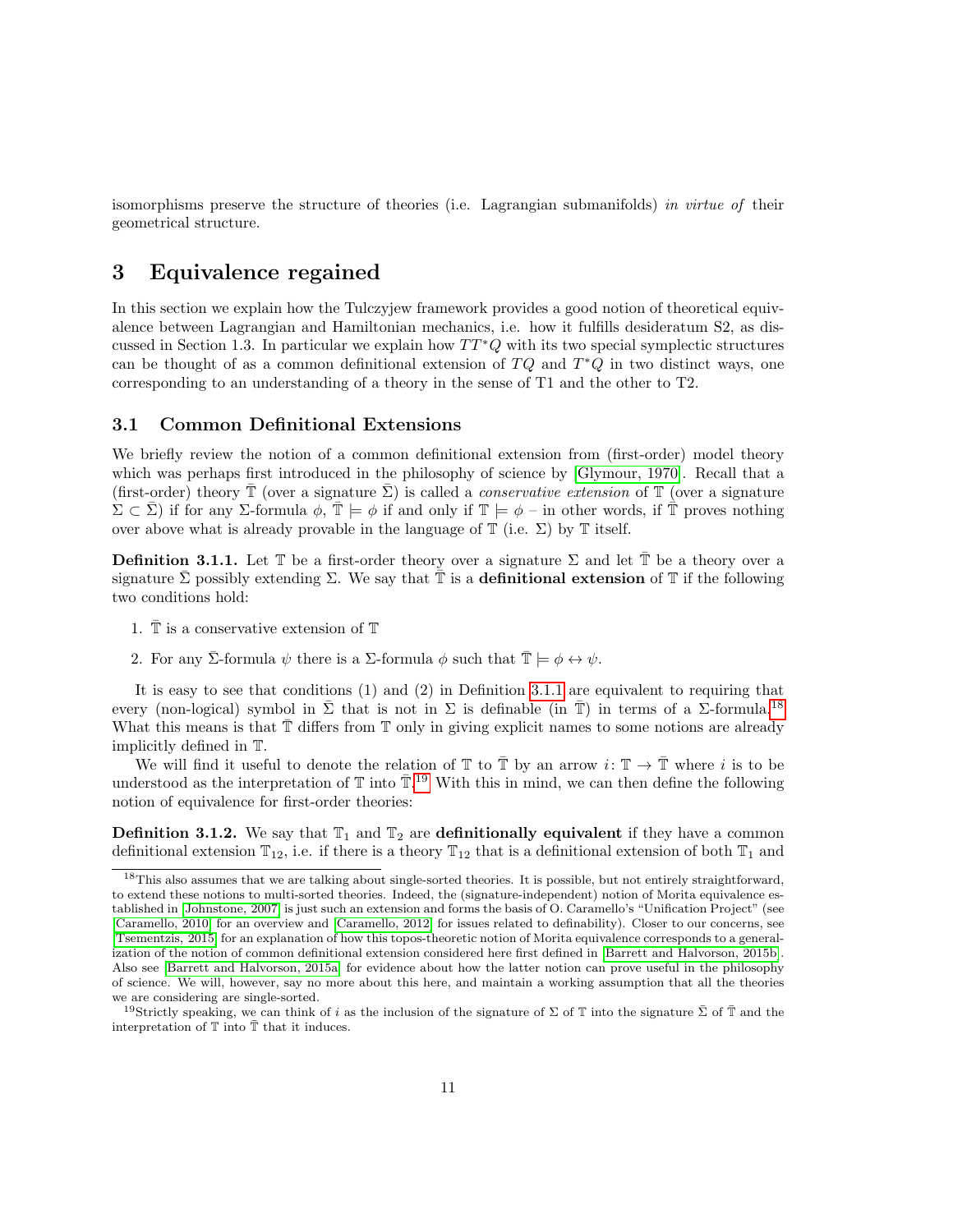T2. This property can be expressed in the following 'span' diagram:



If  $\mathbb{T}_1$  and  $\mathbb{T}_2$  have a 'common definitional extension' then every notion definable in  $\mathbb{T}_1$  is also definable in  $\mathbb{T}_2$ , albeit in a possibly different vernacular. For instance, the imperial and the metric systems are in sensu stricto different theories of distance even though, intuitively, they are theories about the 'same' notion of distance. This 'sameness' can be formalized as 'definitional equivalence', meaning that we can systematically translate one theory into the other.<sup>[20](#page-11-0)</sup> In short, definitional equivalence captures the situation when two theories  $\mathbb{T}_1$  and  $\mathbb{T}_2$  differ only syntactically, but express the same propositions. As such, we take Definition [3.1.2](#page-10-5) to provide a good notion of theoretical equivalence.

There is a slight subtlety here that we ought to remark on. The interpretations  $i_1$  and  $i_2$  above are not themselves functions, but they do induce functions  $i_1^*$  (resp.  $i_2^*$ ) between the class of models of  $\mathbb{T}_1$  (resp.  $\mathbb{T}_2$ ) and the class of models of  $\mathbb{T}_{12}$ .<sup>[21](#page-11-1)</sup> It is then reasonable to ask whether having a common  $\mathbb{T}_1$  (resp.  $\mathbb{T}_2$ ) and the class of models of  $\mathbb{T}_{12}$ .<sup>21</sup> It is then reasonable to ask w definitional extension means that the images of these two induced maps  $i_1^*$  and  $i_2^*$  coincide – all the more so because in our analogy below the images of the relevant Hamiltonians and Lagrangians under the Tulczyjew construction do, in fact, coincide (as Lagrangian submanifolds).

The answer is not entirely straightforward. On the one hand, it is true that the images of  $i_1^*$ and  $i_2^*$  do coincide in the classical definition in the following sense: given a model  $\mathcal{M}_1$  of  $\mathbb{T}_1$  we get a model  $i_1^*(\mathcal{M}_1)$  of  $\mathbb{T}_{12}$  which coincides with a model  $i_2^*(\mathcal{M}_2)$  for some model  $\mathcal{M}_2$  of  $\mathbb{T}_2$  (indeed this is how the correspondence between models of  $\mathbb{T}_1$  and models of  $\mathbb{T}_2$  is defined, given a common definitional extension). On the other hand, in the extended notion of common definitional extension which is the proper "logical version" of Morita equivalence (see [\[Barrett and Halvorson, 2015b,](#page-20-11) [Tsementzis, 2015\]](#page-21-5)) we no longer have strict coincidence: the images coincide only in an appropriate up-to-isomorphism sense. We will rest content that our analogy is compatible with both notions – even though only as a special case as far as the latter notion is concerned.

Now let  $\text{Mod}(\mathbb{T})$  stand for the class of models of a first-order theory  $\mathbb{T}$  and write  $U(\mathcal{M})$  for the underlying set (or 'universe') of a given  $\mathcal{M} \in \mathbf{Mod}(\mathbb{T})$ . It is easy to show the following (cf. e.g. [\[Hodges, 1993\]](#page-20-12) p.61-62.)

<span id="page-11-3"></span>**Proposition 3.1.3** ([\[Andreka et al., 2005\]](#page-19-1)).  $\mathbb{T}_1$  and  $\mathbb{T}_2$  are definitionally equivalent if and only if there is a bijection  $m: \text{Mod}(\mathbb{T}_1) \to \text{Mod}(\mathbb{T}_2)$  such that for all  $\mathcal{M} \in \text{Mod}(\mathbb{T}_1)$  we have  $U(m(\mathcal{M})) =$  $U(\mathcal{M})$  and all M-predicates are uniformly definable<sup>[22](#page-11-2)</sup> in terms of only m(M)-predicates and vice

<span id="page-11-0"></span><sup>20</sup>One must however be careful not to confuse 'mutual definability' with 'definitional equivalence'. The former property is strictly weaker than the latter. Definitionally equivalent theories are always mutually definable but there are theories that are mutually definable but not definitionally equivalent, cf. [\[Andreka et al., 2005\]](#page-19-1). A better way to put the above example would be to say that the theory of distances in miles and the theory of distances in nautical miles can both be translated as a theory of distance in meters (which provides their common definitional extension.)

<span id="page-11-1"></span><sup>21</sup>These are the "expansion" maps. There are also obvious "reduct" maps in the other direction that send a model M of  $\mathbb{T}_{12}$  to a model  $\mathbb{M}|L_1$  (where  $L_1$  is the language of  $\mathbb{T}_1$ ) by simply forgetting extra structure in M which is there as a result of interpreting  $L_1 \cup L_2$ .

<span id="page-11-2"></span><sup>&</sup>lt;sup>22</sup>A predicate  $P \in \Sigma_1$  for a theory  $\mathbb{T}_1$  is uniformly definable in terms of predicates  $Q_1, ..., Q_n \in \Sigma_2$  for some theory  $\mathbb{T}_2$  if there exists a unique  $(n+1)$ -place open) formula  $\phi$  (in the ambient set theory) such that for any model M of  $\mathbb{T}_1$ ,  $P^{\mathcal{M}} = \{x | \phi(x, Q_1^{\mathcal{M}}, ..., Q_n^{\mathcal{M}}\},\$ assuming, of course that  $\mathcal{M}$  is a model also of  $\mathbb{T}_2$  possibly under some correspondence, e.g. m in the statement of the Proposition.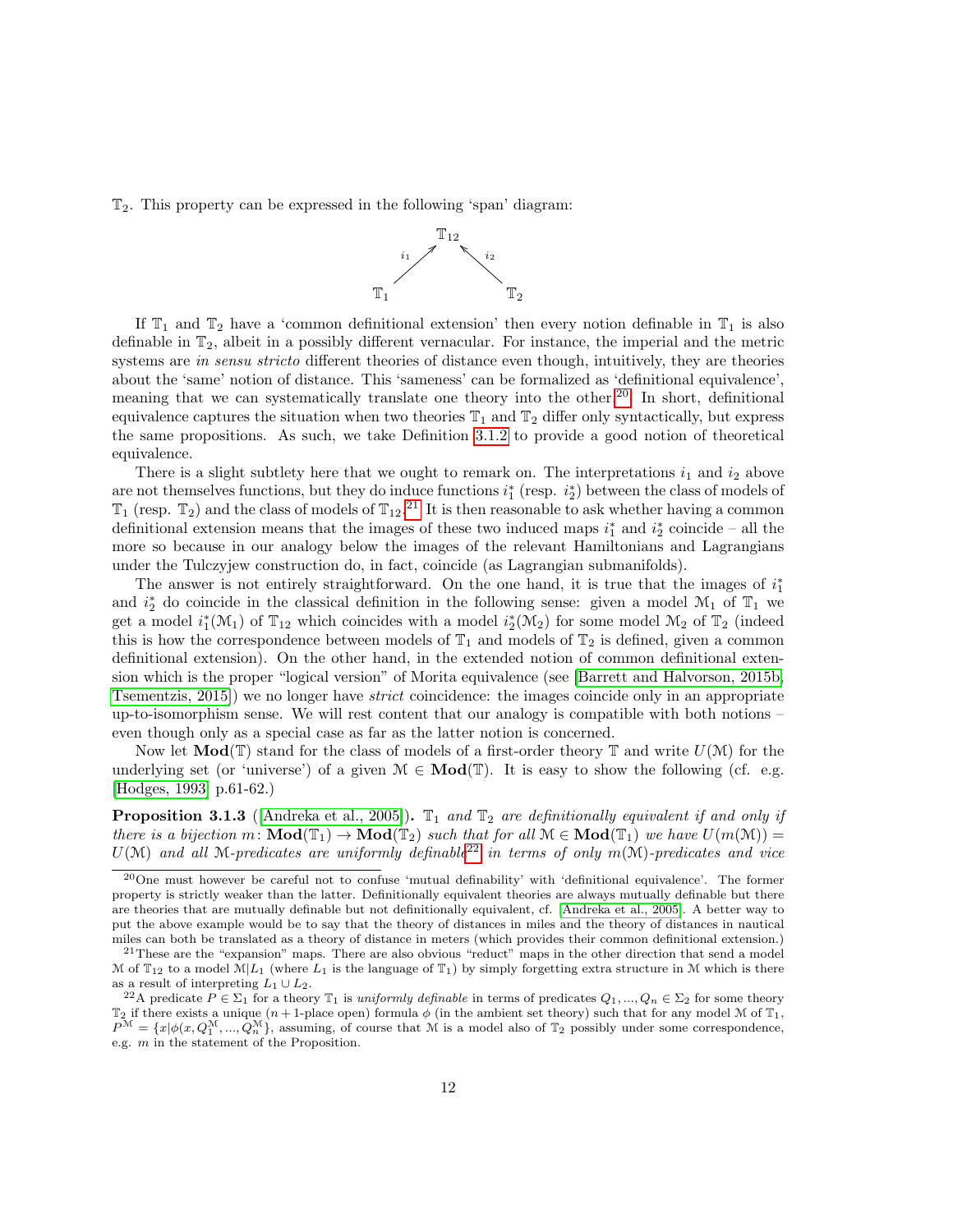versa.

Now suppose we rephrase the right hand side of the biconditional in Proposition [3.1.3](#page-11-3) as

$$
\mathbf{Mod}(\mathbb{T}_1)\simeq \mathbf{Mod}(\mathbb{T}_2)
$$

and read ' $\simeq$ ' as 'is equivalent to' – then Proposition [3.1.3](#page-11-3) says that two theories are definitionally equivalent iff their classes of models are equivalent. Even though the precise meaning of 'equivalence' has only been specified by Proposition 3.1.3 itself, one can already see that there is a formal similarity between this notion and that of a 'Morita equivalence' of rings.<sup>[23](#page-12-0)</sup> Indeed, we can take definitional equivalence to be a kind of Morita equivalence for theories.

We thus see that there are really two aspects of definitional equivalence. One takes place on the syntactic side, as expressed in Definition [3.1.2.](#page-10-5) The other concerns the semantic side, and expresses the fact that two theories are equivalent if their 'classes' of models are 'equivalent'.[24](#page-12-1) As such, the notion of a common definitional extension in some sense fits with both the semantic and the syntactic view of theories, construing each in such a way as to make them appear merely as opposite sides of the same coin. This, as far as we are concerned, is one of the main conceptual advantages of this approach to the question of theoretical equivalence.

But let us go back to (CM-Equiv): we want to use the above-sketched notions to demonstrate the equivalence of Hamiltonian and Lagrangian mechanics. In particular, we want to show that Hamiltonian and Lagrangian mechanics have a common definitional extension, which in turn induces an 'equivalence' between their respective 'classes' of models. We will do so by arguing that the Tulczyjew triple for an arbitrary configuration space  $Q$  can be used to exhibit  $TT^*Q$  as a common definitional extension of Lagrangian and Hamiltonian mechanics. [25](#page-12-2)

The basic idea is that there are two span-like<sup>[26](#page-12-3)</sup> constructions implicit in Tulczyjew's framework, which are analogous to the span diagram in Definition [3.1.2.](#page-10-5) Natural operations on projection maps yield the span



<span id="page-12-0"></span> $^{23}$ Two commutative rings are *Morita equivalent* if their categories of (left) modules are equivalent. The analogy alluded to becomes clear if one takes modules of a ring to resemble models of some (fixed) theory. Or, alternatively, if one takes models of a theory to resemble representations of some structure.

<span id="page-12-1"></span><sup>24</sup>The ambiguous term 'classes' is used here in order to remain non-committal (and suggestive) about what kind of structure we take these classes  $\text{Mod}(\mathbb{T})$  to carry. Similarly, we put the term 'equivalence' in scare quotes so as to remain non-committal about exactly which notion of equivalence we have in mind here.

<span id="page-12-2"></span><sup>&</sup>lt;sup>25</sup>Ideally, of course, we would do this by exhibiting each component as a first-order theory and then formally proving that they are definitionally equivalent. Indeed, it is prima facie unclear whether such a first-order axiomatization is even possible: continuity – being a second-order notion – will necessarily have to be dealt with either by an axiom schema or methods going beyond first-order logic. That said, there have been many attempts to bypass this difficulty by using a more 'synthetic' approach and indeed this has resulted in explicit axiomatizations of classical mechanics. Among others, Lawvere and Truesdell offer examples of such an approach, but we will not investigate this direction any further. Suffice it to say that such an approach to mechanics – although conceptually attractive – is too far removed from the standard framework in which Tulczyjew's ideas are developed. We proceed, rather, by analogy, leaving such a technical undertaking for the future.

<span id="page-12-3"></span><sup>&</sup>lt;sup>26</sup>A span in a category C from objects A to B consists of a pair of maps  $A \leftarrow C \rightarrow B$ . A paradigmatic span would be that given by the product (in a category with products)  $A \times B$  together with the two projections. A cospan is exactly the same thing except with the arrows reversed (i.e. going 'into' C.) The diagram associated to Definition [3.1.2](#page-10-5) is an example of a cospan - if one ignores the fact that the category in which it leaves has not been specified.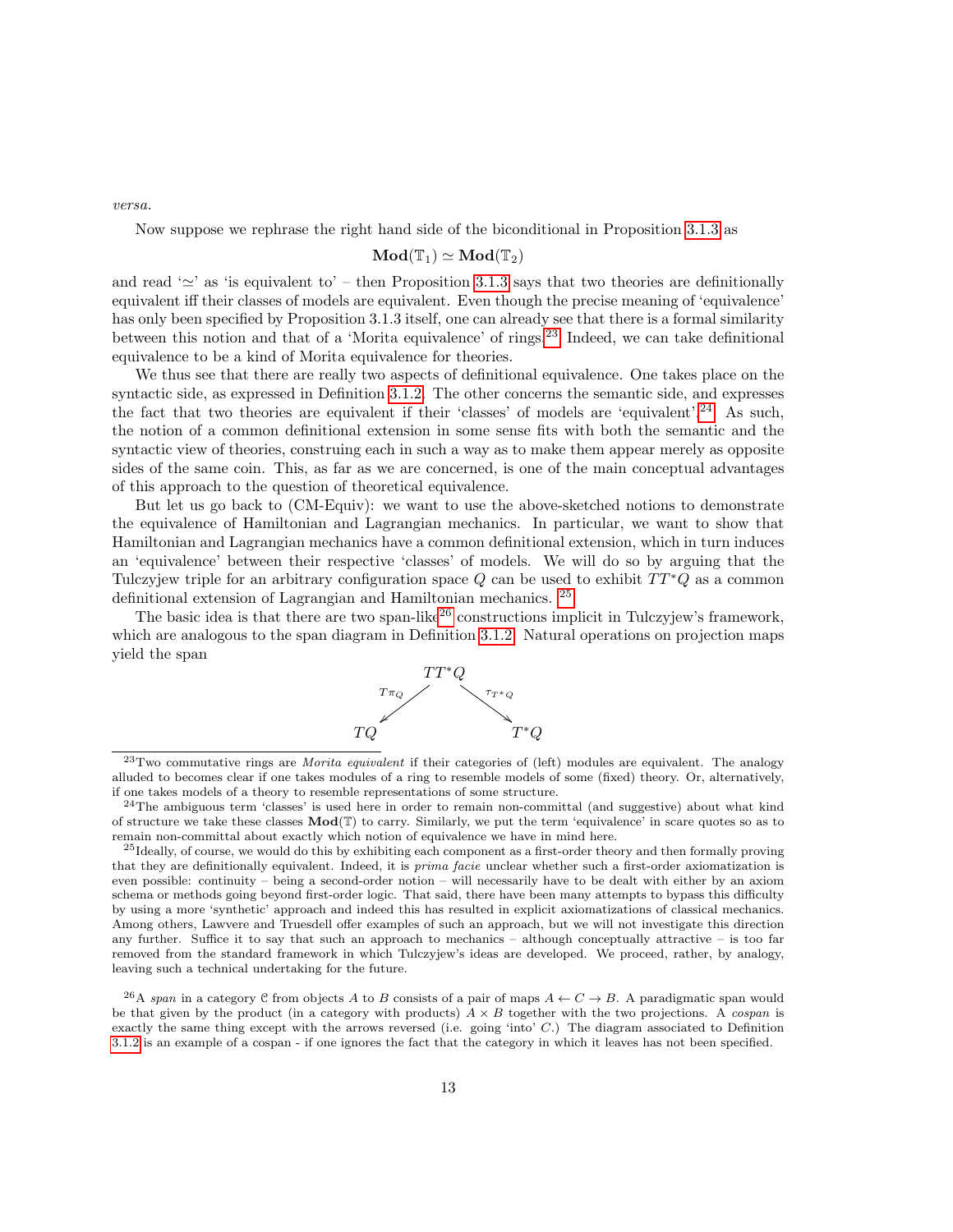which in turn extends to the following double-span by means of Tulzyjew's Triple and additional projections:



In the next section (Section 3.2), we shall see that these spans can be interpreted as relating Lagrangian and Hamiltonian mechanics to a common definitional extension, thus providing a translation between them.

#### <span id="page-13-0"></span>3.2 A First Analogy

Our first analogy (summarized in Table 1) is between the span-like notion of equivalence expressed in Definition [3.1.2](#page-10-5) (i.e. the existence of a common definitional extension), and T1-equivalence as expressed by the Tulczyjew Triple.

| ${\mathbb T}_1$                             | A hyperregular Hamiltonian $H: T^*Q \to \mathbb{R}$                     |
|---------------------------------------------|-------------------------------------------------------------------------|
| $\mathbb{T}_2$                              | A hyperregular Lagrangian $L: TQ \to \mathbb{R}$                        |
| $\Sigma_1$                                  | $T^*Q$ (cotangent bundle of a configuration space $Q$ )                 |
| $\Sigma_2$                                  | $TQ$ (tangent bundle of a configuration space $Q$ )                     |
| $T_{12}$                                    | The Lagrangian submanifold $\mathcal E$ of $TT^*Q$ generated by H and L |
| $i_1\colon \mathbb{T}_1\to \mathbb{T}_{12}$ | $\alpha_O^{-1} \circ dL \colon TQ \to TT^*Q$                            |
| $i_2\colon \mathbb{T}_2\to \mathbb{T}_{12}$ | $\beta_O^{-1} \circ dH \colon T^*Q \to TT^*Q$                           |

Table 1: Analogy between 'Common Definitional Extension' and T1-equivalence

In this analogy, we take a T1-theory  $\mathbb{T}_1$  of Hamiltonian mechanics to be given by a Hamiltonian  $H: T^*Q \to \mathbb{R}$ , and a 'signature'  $\Sigma_1$  for this theory to be given by the cotangent bundle  $T^*Q$  of our given configuration space Q. (Note that in order to expand T1 into a theory in the sense of 'equations of motion', we should include vector fields on  $T^*Q$  as part of the syntax; cf. footnote 9.) Similarly, a T1-theory  $\mathbb{T}_2$  of Lagrangian mechanics is given by a Lagrangian  $L: TQ \to \mathbb{R}$ , and the signature  $\Sigma_2$  of  $\mathbb{T}_2$  is given by the tangent bundle  $TQ$ .

By invoking Tulczyjew's framework and Lemmas  $2.2.4$  and  $2.2.3$  we know that both H and L uniquely generate (i.e. are generating functions of) the Lagrangian submanifolds  $\mathcal{D}_H \subset T^*T^*Q$  and  $\mathcal{D}_L \subset T^*TQ$ , which can in turn be pulled back by  $\beta_Q^{-1}$  and  $\alpha_Q^{-1}$  respectively, to give the Lagrangian submanifolds  $\mathcal{E}_H$  and  $\mathcal{E}_L$  in  $TT^*Q$ . We are thus in a position to see how to formulate an analog of 'common definitional extension' for T1-equivalence: since  $\mathbb{T}_1 \equiv H$  and  $\mathbb{T}_2 \equiv L$  are equivalent precisely when  $\mathcal{E}_H = \mathcal{E}_L = \mathcal{E}$ , we shall take this common Lagrangian submanifold  $\mathcal{E}$  to be the analog of a common definitional extension  $\mathbb{T}_{12}$  for  $\mathbb{T}_1$  and  $\mathbb{T}_2$ , whose signature  $\Sigma_{12}$  is taken to be  $TT^*Q$ . We can think of the maps  $\alpha_Q^{-1} \circ dL: TQ \to TT^*Q$  and  $\beta_Q^{-1} \circ dH: T^*Q \to TT^*Q$  as inclusions of  $\Sigma_1$ and  $\Sigma_2$  into  $\Sigma_{12}$ , which in turn induce the 'interpretations'  $i_1: \mathbb{T}_1 \to \mathbb{T}_{12}$  and  $i_2: \mathbb{T}_2 \to \mathbb{T}_{12}$ .

From this analogy, we see that the symplectomorphism  $\kappa_{TQ}: T^*TQ \to T^*T^*Q$  provides a 'definitional equivalence' between (a T1-equivalent pair)  $H$  and  $L$ . Let us now consider the implications of this equivalence for the inter-translatability of dynamical curves on  $T^*Q$  (which satisfy Hamilton's equations) to dynamical curves on  $TQ$  (which satisfy the Euler-Lagrange equations), and vice versa.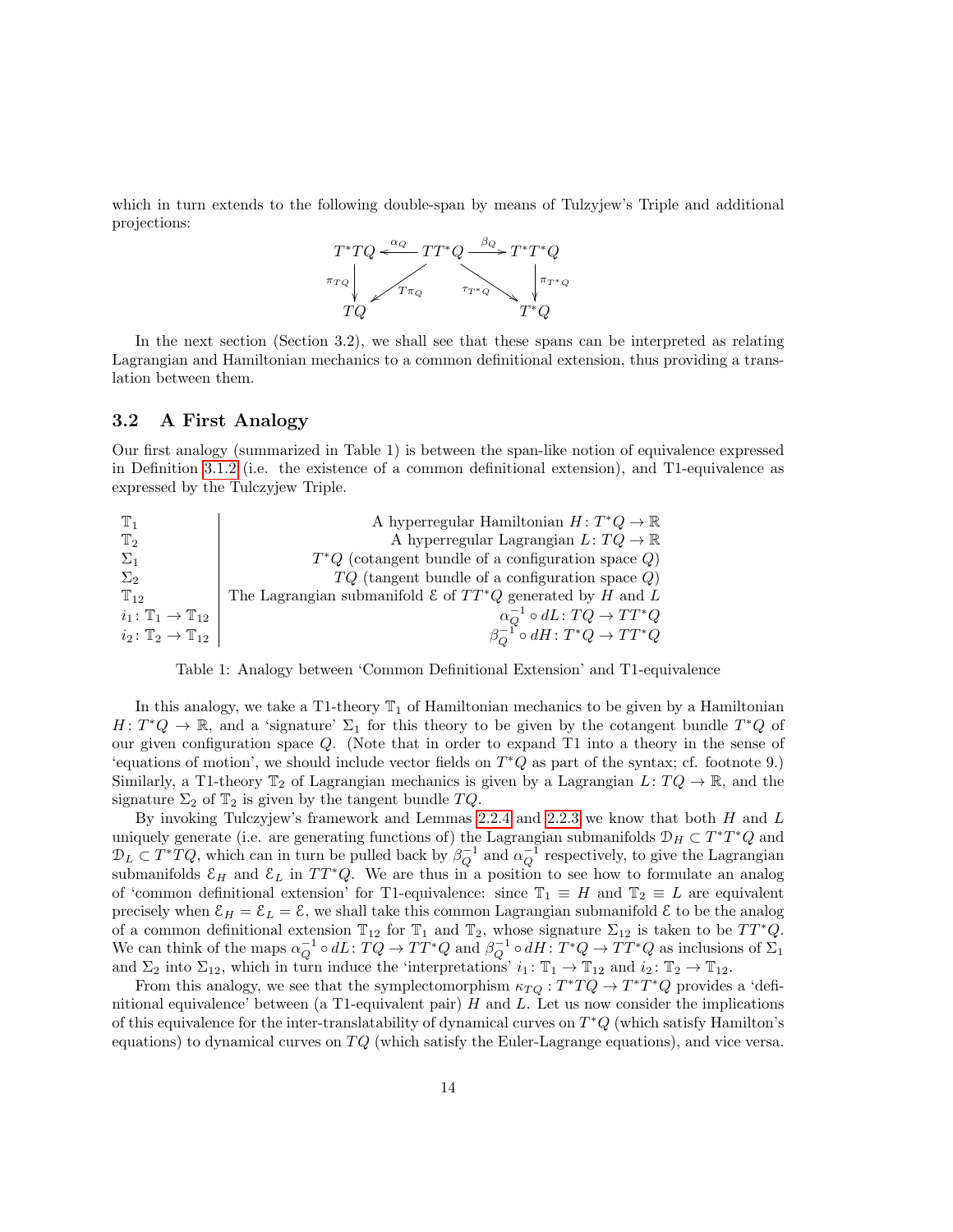A dynamical curve on  $T^*Q$  lifts to a curve on a Lagrangian submanifold  $\mathcal{D}_H \subset T^*TQ$ , whose pullback via  $\beta_Q^{-1}$  to a curve  $\gamma$  on  $\mathcal{E} \subset TT^*Q$  can be seen to satisfy Hamilton's equations. Furthermore, this same curve  $\gamma$  can be seen to satisfy the Euler-Lagrange equations because it is the pullback via  $\alpha_Q^{-1}$  of the lift of a dynamical curve on TQ. Jointly, these two observations allow us to translate back and forth between two descriptions of the same dynamical curve  $\gamma$ <sup>[27](#page-14-1)</sup>. We thus see that the 'common definitional extension' provided by Tulczyjew's Triple ensures the definitional equivalence of dynamical curves on  $T^*Q$  and  $TQ$  respectively.

We end this section with a brief remark on the role that the canonicity of  $\alpha$  and  $\beta$  plays in the above translation manual. The canonicity of these maps can be interpreted as telling us that  $\mathcal{D}_L$ ,  $\mathcal{D}_H$ , and  $\mathcal E$  are all definable from each other without adding any further information. So for instance, even though  $\mathcal{D}_H \subset T^*T^*Q$  does not allow us to explicitly describe vector fields on  $T^*Q$ , this information is in fact encoded as information about 1-form fields on  $T^*Q$ , as shown by the canonical symplectomorphism  $\beta$ <sup>[28](#page-14-2)</sup>

#### <span id="page-14-0"></span>3.3 A Second Analogy

Our second analogy is between the notion of equivalence expressed after Proposition [3.1.3](#page-11-3) and the use of Tulczyjew's framework to establish a T2-equivalence. Let us emphasize that (unlike Section [3.2\)](#page-13-0) here we are taking theories  $\mathbb{T}_1$  and  $\mathbb{T}_2$  to be classes of models, where a model is a particular Lagrangian or Hamiltonian (given a fixed configuration space Q). The analogy can be summarized in the following table:

| ${\mathbb T}_1$              | Hamiltonian Mechanics on Q                                                                                                   |
|------------------------------|------------------------------------------------------------------------------------------------------------------------------|
| $\mathbb{T}$                 | Lagrangian Mechanics on Q                                                                                                    |
| $\mathbf{Mod}(\mathbb{T}_1)$ | Set of Hamiltonians $H: T^*Q \to \mathbb{R}$                                                                                 |
| $\mathbf{Mod}(\mathbb{T}_2)$ | Set of Lagrangians $L: TQ \to \mathbb{R}$                                                                                    |
|                              | Equivalence between $\text{Mod}(\mathbb{T}_1)$ and $\text{Mod}(\mathbb{T}_2)$ Correspondence induced by the Tulczyjew Triple |



<span id="page-14-1"></span><sup>&</sup>lt;sup>27</sup>They also show the sense in which  $T_{12}$  can be regarded as a 'conservative extension' of  $T_1$  and  $T_2$ : a proposition (satisfaction of the dynamical equations) is true of a curve in  $T^*Q$  or  $TQ$  iff it is true of the corresponding curve  $\gamma$  in  $\mathcal{E} \subset TT^*Q.$ 

$$
\forall x \forall y (y = x^{-1} \leftrightarrow yx = e)
$$

Call this new theory (over the expanded signature  $\Sigma_{g+}$ )  $\mathbb{T}_{g+}$ . In a model H of  $\mathbb{T}_{g+}$  we may now freely speak of an element  $h \in H$  having an 'inverse' since we now have added a 'word' for it, viz. the symbol  $(-)^{-1}$ . (This of course is also exactly the sense in which a definitional extension of a theory gives us new explicit terms to decsribe phenomena without adding any more content.) Similarly, in the case of classical mechanics, we are unable to ask whether a curve in a Lagrangian submanifold of  $T^*T^*Q$  (for example) satisfies the "equations of motion" since there is no word for such a concept in  $T^*T^*Q$ . In particular, we need to talk about vector fields and this requires the passage to  $TT^*Q$ via β. Crucially however, all the information that we need in order to define what it means to satisfy the "equations of motion" is already contained in  $T^*T^*Q$ , the same way that all the information that we need in order to define what it means for an element of  $G$  to have an inverse is already contained in  $G$  (insofar as it is understood as a model of  $\mathbb{T}_q$ .)

<span id="page-14-2"></span><sup>&</sup>lt;sup>28</sup>One might say that the situation is analogous to the following. Suppose  $\mathbb{T}_g$  is the theory of groups axiomatized over the signature  $\Sigma_g = \{*, e\}$ , i.e. using a 2-ary operation symbol and a constant symbol e for the identity. Over  $\mathbb{T}_g$  we cannot speak of an element x of a model G of  $\mathbb{T}_g$  having an 'inverse' - we can certainly speak of there being a y ∈ G such that  $x * y = e$ , but we do not yet have a 'word' for such a y. To rectify this, we may add a 1-place operation  $(-)^{-1}$  to  $\Sigma_g$  together with an explicit definition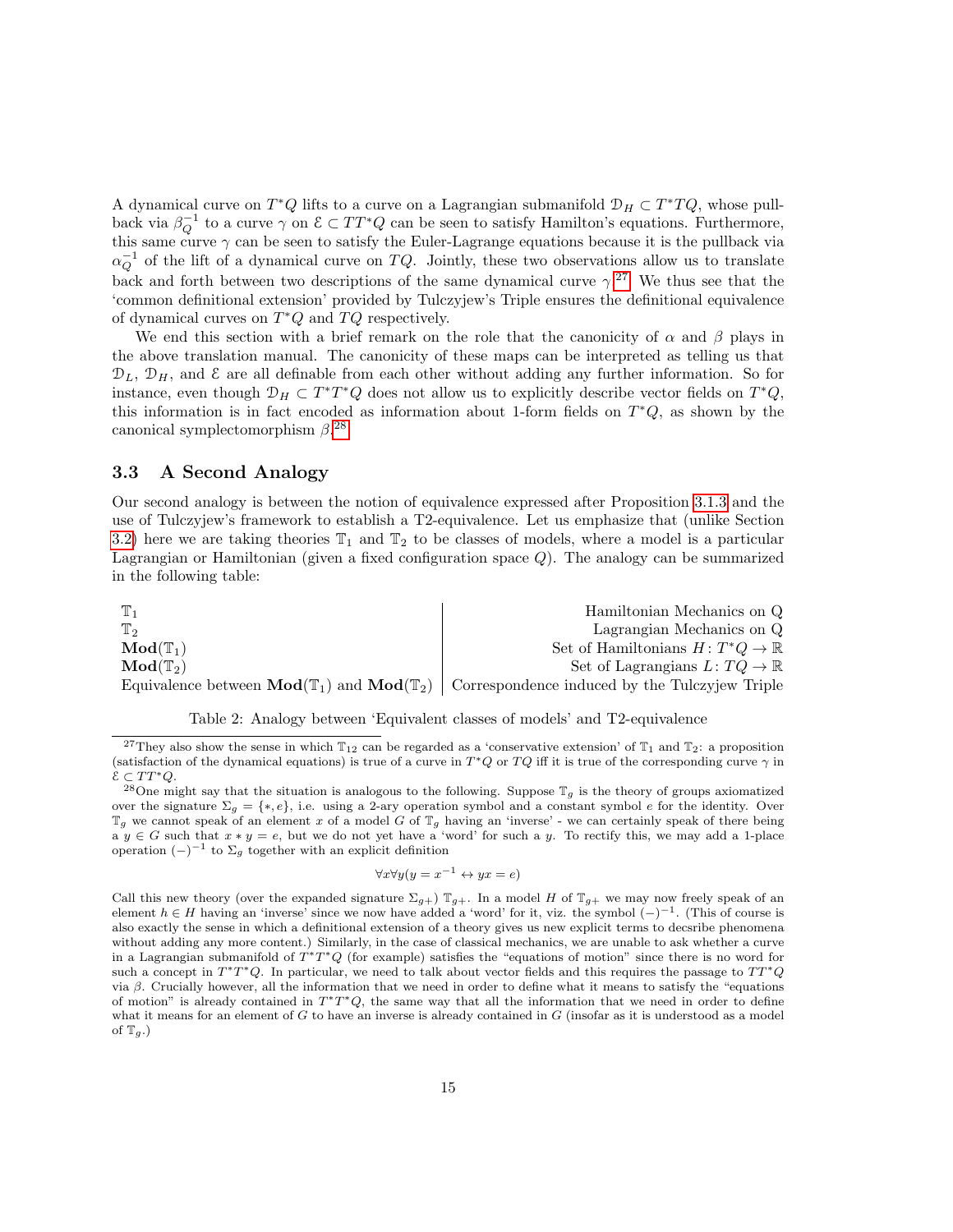In this analogy, we mean to consider all possible Lagrangians (respectively Hamiltonians) on the tangent (respectively cotangent) bundle of a configuration space simultaneously, thus establishing a correspondence between these two sets. Recall that in Tulczyjew's framework, a Lagrangian  $L \in Mod(\mathbb{T}_2)$  is the generating function for a Lagrangian submanifold  $\mathcal{D}_L \subset T^*T^*Q$ ; similarly, a Hamiltonian  $H \in \text{Mod}(\mathbb{T}_1)$  is a generating function for a Lagrangian submanifold  $\mathcal{D}_H \subset T^*TQ$ . Thus, there is an analogy between talking about equivalent classes of models, and 'equivalent' classes of Lagrangian submanifolds  $\{\mathcal{D}_H\}$  and  $\{\mathcal{D}_L\}$ . The latter 'equivalence' is given by the symplectomorphism  $\kappa$ , which preserves Lagrangian submanifolds and induces a bijection between  $\{H\}$  and  ${L}.$ 

One can attempt to view the second analogy as a trivial 'categorification' of the first analogy, in the sense that the category of Lagrangian submanifolds (of  $T^*TQ$ ) generated by Lagrangians on  $TQ$ is equivalent (indeed isomorphic) to the category of Lagrangian submanifolds (of  $T^*T^*Q$ ) generated by Hamiltonians on  $T^*Q$ . Note, however, that although this correspondence can be presented as having the superficial form of a 'categorical equivalence', it is essentially a bijection between two sets: the set of Lagrangian submanifolds representing Lagrangian mechanics on the one hand and the set of Lagrangian submanifolds representing Hamiltonian mechanics on the other. It is thus an interesting further question whether one can make this correspondence truly 'functorial' by defining some sort of interesting categorical structure on  $\text{Mod}(\mathbb{T}_1)$  and  $\text{Mod}(\mathbb{T}_2)$ . In particular, can one find a pertinent (to classical mechanics) and mathematically interesting notion of a morphism between the Lagrangian submanifolds of a given symplectic manifold? When considered in full generality, this question is reminiscent of attempts to construct the Fukaya category<sup>[29](#page-15-0)</sup> of a symplectic manifold (which forms part of the mathematical basis for a more sophisticated duality, viz. mirror symmetry). However, it is not clear to us that such sophisticated constructions find applications in CM-Equiv.

With this in mind, let us return to the question of what Tulczyjew's framework adds to the usual Legendre transformation. After all, one can imagine a skeptic saying: 'The usual Legendre transformation establishes a bijection between Lagrangians and Hamiltonians on a fixed configuration space. And what you have described seems to accomplish nothing more than this, since there appears to be no extra categorical structure that makes this classical correspondence functorial in an interesting way.' If the skeptic were right, then our rearticulation of this correspondence in terms of symplectic geometry would merely be a superficial rephrasing, rather than a substantive change of perspective.

There are two things to say in response. First, the above correspondence is induced by maps  $(\alpha_Q \text{ and } \beta_Q)$  that manifestly preserve all the relevant structure, viz. the symplectic structure of the manifolds under consideration. As explained in Section 2.2, all the mechanical information of interest has been re-expressed in terms of symplectic geometry; as such, preserving the symplectic structure preserves all the mechanically relevant structure. Furthermore (and as discussed at the end of Section 2.1), this is a conceptual improvement over the naive bijection induced by the usual Legendre transformation, since the latter does not provide any insight into how the 'mechanically relevant' structure is preserved.

Second, Tulczyjew's framework exhibits this correspondence in a *natural* manner, i.e. as independent of a particular configuration space, thus exhibiting a kind of canonicity that is lacking in the classical correspondence via the Legendre transformation (as we explained at the end of Section [2.1\)](#page-4-1). More precisely, the Tulczyjew triple can be understood as a span of natural transformations between functors - we proceed to explain this point in the following Section.

<span id="page-15-0"></span><sup>29</sup>See e.g [\[Auroux, 2013\]](#page-19-2) for an introduction.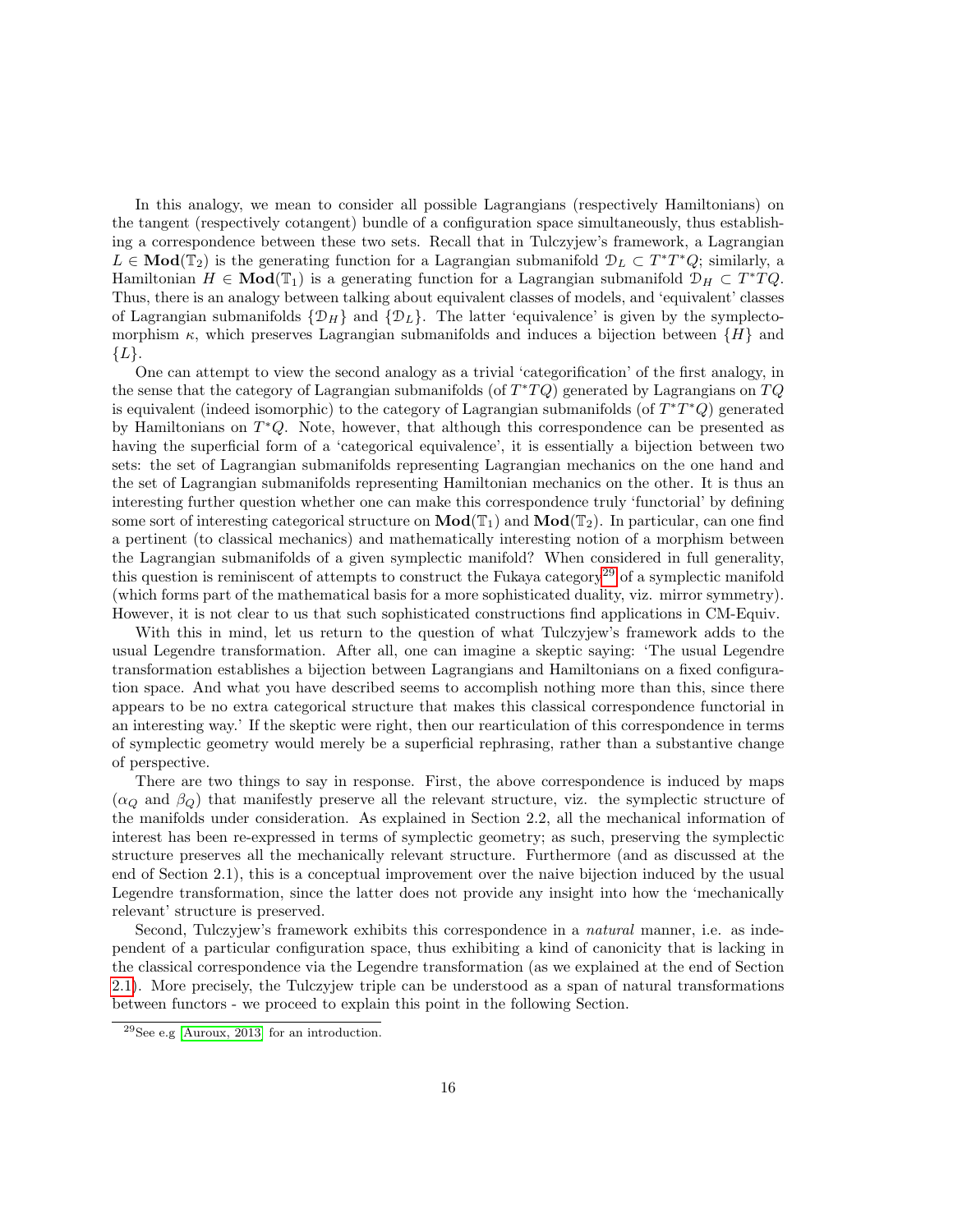#### <span id="page-16-0"></span>3.4 Naturality of the Tulczyjew Triple

Recall that the Tulczyjew triple consists of the following (double) span diagram, defined for any differentiable manifold Q.



To anyone familiar with the notation of category theory, the top part of the diagram immediately raises the question: Are  $\alpha$  and  $\beta$  natural transformations between (suitably defined) functors? We proceed to explain how this question can be answered in the affirmative.

First, we must clarify which functors are acted upon by the putative natural transformations  $\alpha$ and  $\beta$ . On first inspection there seems to be a variance issue: since the cotangent bundle functor  $T^*$ : Man<sup>op</sup>  $\rightarrow$  Man is a contravariant functor and the tangent bundle functor T: Man  $\rightarrow$  Man is a covariant functor, we cannot meaningfully speak of a natural transformation  $\beta \colon TT^* \Rightarrow T^*T^*$ since the domain is contravariant (being the composition of a contravariant followed by a covariant endofunctor) whereas the codomain is covariant (being the composition of two contravariant endofunctors.)<sup>[30](#page-16-1)</sup>

The solution is two-fold. Firstly, we will regard  $T^*T^*$  and  $T^*T$  as single functors rather than composites of previously defined functors. Secondly, we will 'cut down' on the domain category of these functors by considering only its associated groupoid, or "core".<sup>[31](#page-16-2)</sup> Doing so gives us the following three functors, where  $\text{Man}_a$  is the category of smooth manifolds and diffeomorphisms between them (i.e. the associated groupoid, or "core", of the category of smooth manifolds and smooth maps between them) and Symp is the category of symplectic manifolds and symplectomorphisms between them:

- $T^*T^*$ : Man<sub>g</sub>  $\rightarrow$  Symp:  $T^*T^*Q$  is given the canonical symplectic structure on  $T^*Q$ , where the latter is viewed as a smooth manifold.
- $TT^*$ : Man<sub>g</sub>  $\rightarrow$  Symp:  $TT^*Q$  is given the symplectic structure described e.g. by [\[Meng, 2015\]](#page-20-6) in Proposition 4.1, i.e. the canonical lift of the symplectic structure on  $T^*Q$ .
- $T^*T$ : Man<sub>g</sub>  $\rightarrow$  Symp:  $T^*TQ$  is again given by the canonical symplectic structure on  $TQ$ , where the latter is considered as a smooth manifold.

Strictly speaking we would also need to describe exactly what each of the three functors does on arrows. However, in the current set-up this is somewhat unnecessary: since all arrows in  $\text{Man}_{q}$ are diffeomorphisms, and since all the symplectic structures considered in the definitions above are canonical, we know that diffeomorphic manifolds will give rise to canonically symplectomorphic constructions in each of the three cases above. As such, each diffeomorphism is sent by each of the functors to the canonical symplectomorphism it induces on each construction.

<span id="page-16-1"></span> $30$ We could of course speak of a *dinatural* transformation between such functors, but we will not pursue this line of thought here.

<span id="page-16-2"></span> $31$ In effect, what we are doing can also be understood as composing two functors, only because on arrows they will always give isomorphisms, in order to harmonize their variance we stipulate that sometimes the value of the composite functor is the quasi-inverse of the arrow that would have originally been selected. To make this thought technically precise, we need to consider these functors as 'inseparable'.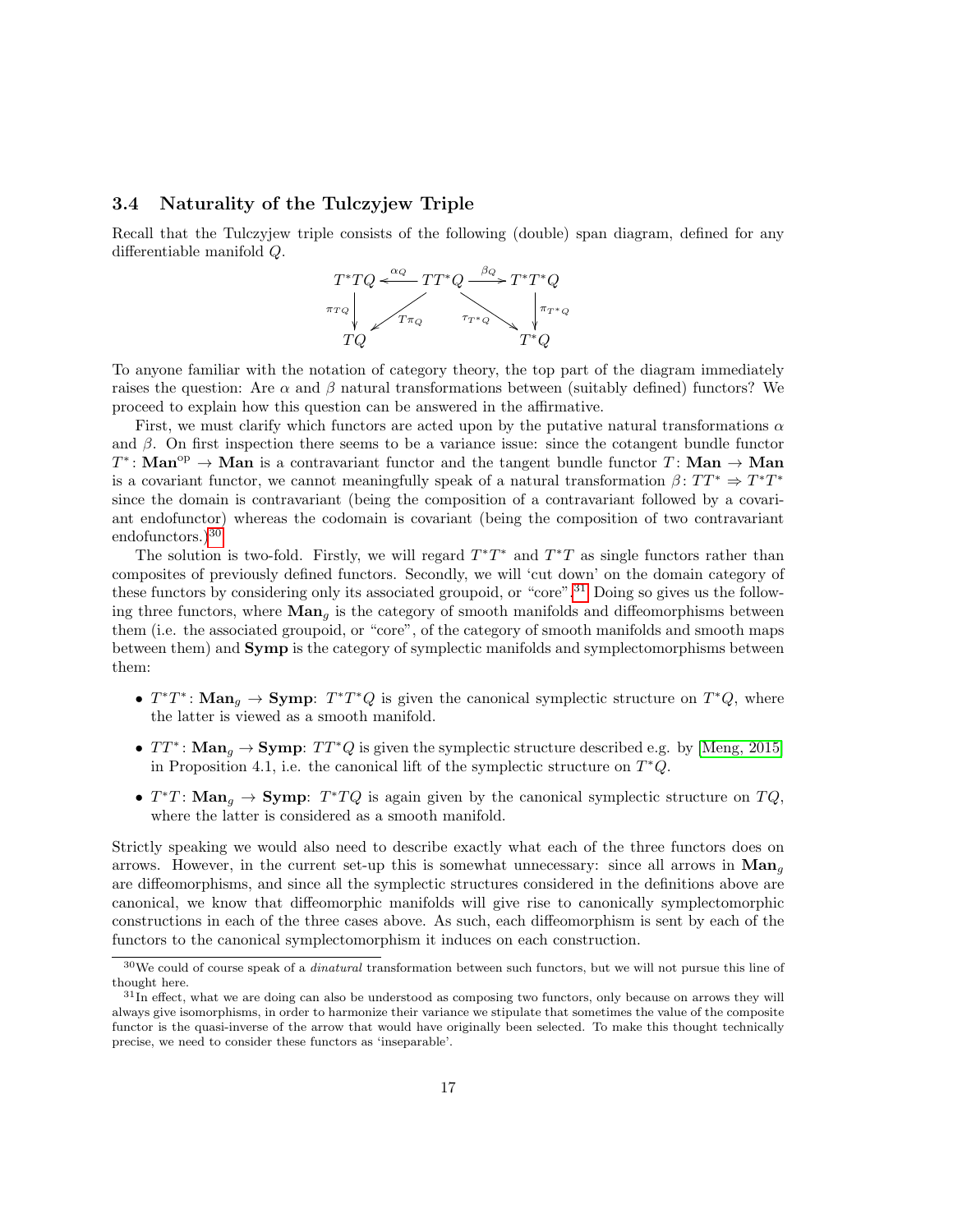Now we want to show that the maps that define the Tulczyjew triple are in fact natural transformations between the above-defined functors. To do so, it suffices to show that  $\beta$  and  $\kappa$  are natural transformations since  $\alpha$  is defined as the composite  $\kappa \circ \beta$ . Now  $\beta_Q$  is the canonical vector bundle isomorphism between the tangent bundle and the cotangent bundle of  $T^*Q$ . As with any smooth manifold, these maps are natural transformations. On the other hand,  $\kappa$  is the double vector bundle isomorphism described in Section 2.2. That  $\kappa$  is a natural transformation is more difficult to establish, because on the face of it, its definition seems to rely on the choice of a particular connection on the fiber bundle on which it is being applied. However the construction itself turns out to be independent of the particular choice of connection, as shown by the local formula for  $\kappa$ . It is then routine to check that the appropriate naturality diagram does indeed commute.

With the above in mind, the Tulczyjew triple can thus be understood as involving the following three functors:



and the following two natural transformations:



This span of natural transformations further reinforces the idea that there is something analogous to a common definitional extension going on here, i.e. that  $TT^*$  (viewed as a 'theory') is analogous to a common definitional extension of  $T^*T$  and  $T^*T^*$  (also viewed as 'theories'). Although the arrows here look like they are going the 'wrong way', note first that they are to be thought of as the arrows induced by interpretations between theories (which go in the opposite direction).<sup>[32](#page-17-0)</sup> Furthermore, each of these arrows is in really an isomorphism (i.e.  $\alpha$  and  $\beta$  are natural isomorphisms) since each of their components is a symplectomorphism. As such, they are invertible and so this span can equally well be understood as a co-span.

At this point, it is instructive to consider what the above construction accomplishes over and above the more familiar approach of sticking with  $T$  and  $T^*$  (the tangent and cotangent bundle functors), fixing the discrepancy in their variance by restricting to  $\mathbf{Man}_g$  as above, and then saying that they are (non-canonically) isomorphic as vector bundles. If one takes the latter approach, one has to live with a major asymmetry between T and  $T^*$ , viz. that  $T^*$  naturally lands in **Symp** (since the Liouville form can equip any cotangent bundle with the structure of a symplectic manifold) whereas  $T$  does not. By constrast, Tulczyjew's approach turns this asymmetry into a symmetry at a higher level, i.e. by hitting everything with a cotangent functor and thus absorbing all of mechanics into symplectic geometry.

Next, what does naturality mean in this context, and what does it tell us about inter-theoretic equivalence? To answer these questions, it would be helpful to say something about the connection between naturality in the category-theoretic sense and 'uniform definability' in the more traditional

<span id="page-17-0"></span> $32$ This is from the point of view that takes theories to be categories and models to be functors. Given an interpretation functor  $i: \mathcal{C} \to \mathcal{D}$  between two theories (categories), for any given **Set**-model  $M: \mathcal{D} \to \mathbf{Set}$  we get a model  $i^*M$  of  $C$  induced by precomposition with i.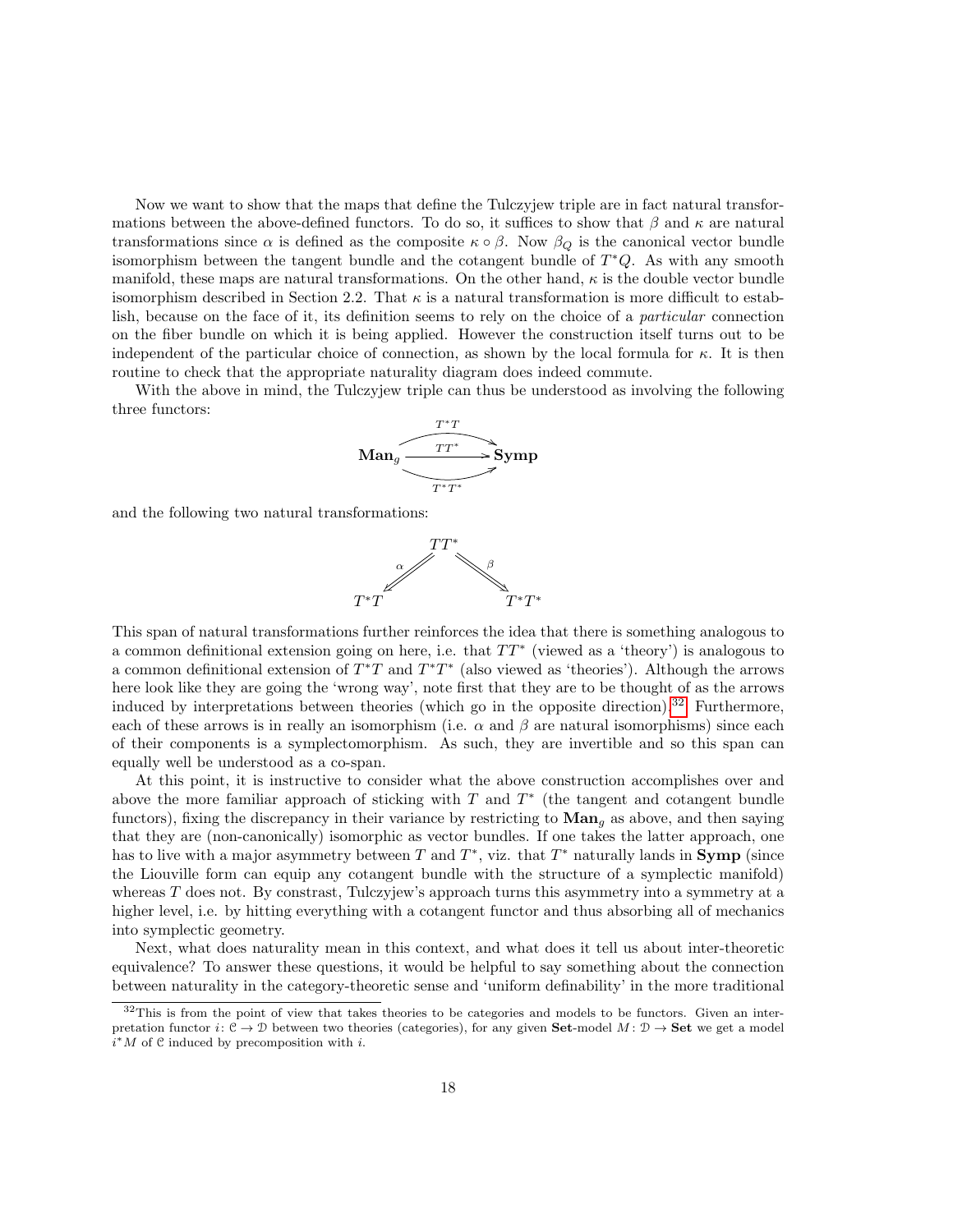set-theoretic sense. Very roughly, naturality in the category-theoretic sense is a kind of uniform definability in the set-theoretic sense. This idea (and its limitations) has been made precise in [\[Hodges and Shelah, 1986\]](#page-20-13), whose work suggests that the naturality of the Tulczyjew triple can be cashed out in more traditional model-theoretic terms as a 'uniform definability' result. From this perspective, Tulczyjew's set-up can be understood as explaining the sense in which both Lagrangians on a tangent bundle and Hamiltonians on a cotangent bundle are definable (and equivalent) irrespective of the configuration space on which each bundle is defined. In other words, 'uniformity' amounts to the following property: given an arbitrary configuration space Q (i.e. a differentiable manifold) we can describe how Hamiltonians on its cotangent bundle will correspond to Lagrangians on its tangent bundle without mentioning any specific properties of Q. This restores an element of canonicity – cf. our discussion of S2 above – that is lacking in the correspondence via the usual Legendre transformation.

## <span id="page-18-0"></span>4 Further connections and concluding morals

Having explained how Tulczyjew's framework yields a 'theoretical equivalence' between (hyperregular) Hamiltonian and Lagrangian mechanics, we now point out some tantalizing connections and analogies between this framework and more sophisticated dualities.<sup>[33](#page-18-1)</sup>

• Duality in classical field theory:

First, let us remind the reader that although many sophisticated dualities are theoretical equivalences between quantum theories, some of these dualities display a classical remnant at the level of the classical action. For instance, through the parent action approach, one can sometimes show that two different classical Lagrangians (with different sets of fields) are related by a Legendre transformation.[34](#page-18-2) It may thus turn out to be the case that Tulczjew's framework provides a perspicuous language for articulating (the classical part of) these dualities.

• The 'geometrization' of theoretical equivalence:

It is a consequence of Tulczyjew's framework that the generalized Legendre transformation can be viewed as a Lagrangian submanifold of  $TT^*Q \times \overline{TT^*Q}$ ; in other words the 'theoretical equivalence map' has been geometrized. On the other hand, recent work on T-duality shows that this far more sophisticated equivalence can be formalized along similar lines: the Tduality between generalized complex manifolds  $M$  and  $M'$  can be thought of as a generalized submanifold of the product  $M \times M'$ .<sup>[35](#page-18-3)</sup> It is reassuring to see that two prima facie very different forms of theoretical equivalence share a common geometrical character.

• Possible analogs of objects representing a common definitional extension:

In Section 3.2, we saw that a Lagrangian submanifold in  $TT^*Q$  plays the role of a common definitional extension for T1-theories in  $T^*TQ$  and  $T^*T^*Q$ . An analogous scenario is not uncommon for sophisticated dualities: one often finds a mathematical structure  $T_{12}$  that allows

<span id="page-18-1"></span><sup>33</sup>We should point out that Urs Schreiber's recent work (see section 2.10 of [\[Schreiber, 2015\]](#page-20-14)) may provide a general template for trying to forge such connections – its virtue is its great generality; on the other hand, the 'canonicity' of the Legendre transformation is made fully explicit in Tulczyjew's more concrete framework.

<span id="page-18-2"></span><sup>34</sup>See e.g. [\[Hjelmeland and Lindstrom, 1997\]](#page-20-15) and references therein for an introduction to the Parent Action approach.

<span id="page-18-3"></span><sup>35</sup>For a precise statement of this equivalence, see Section 6.2 of [\[Cavalcanti and Gualtieri, 2011\]](#page-20-16).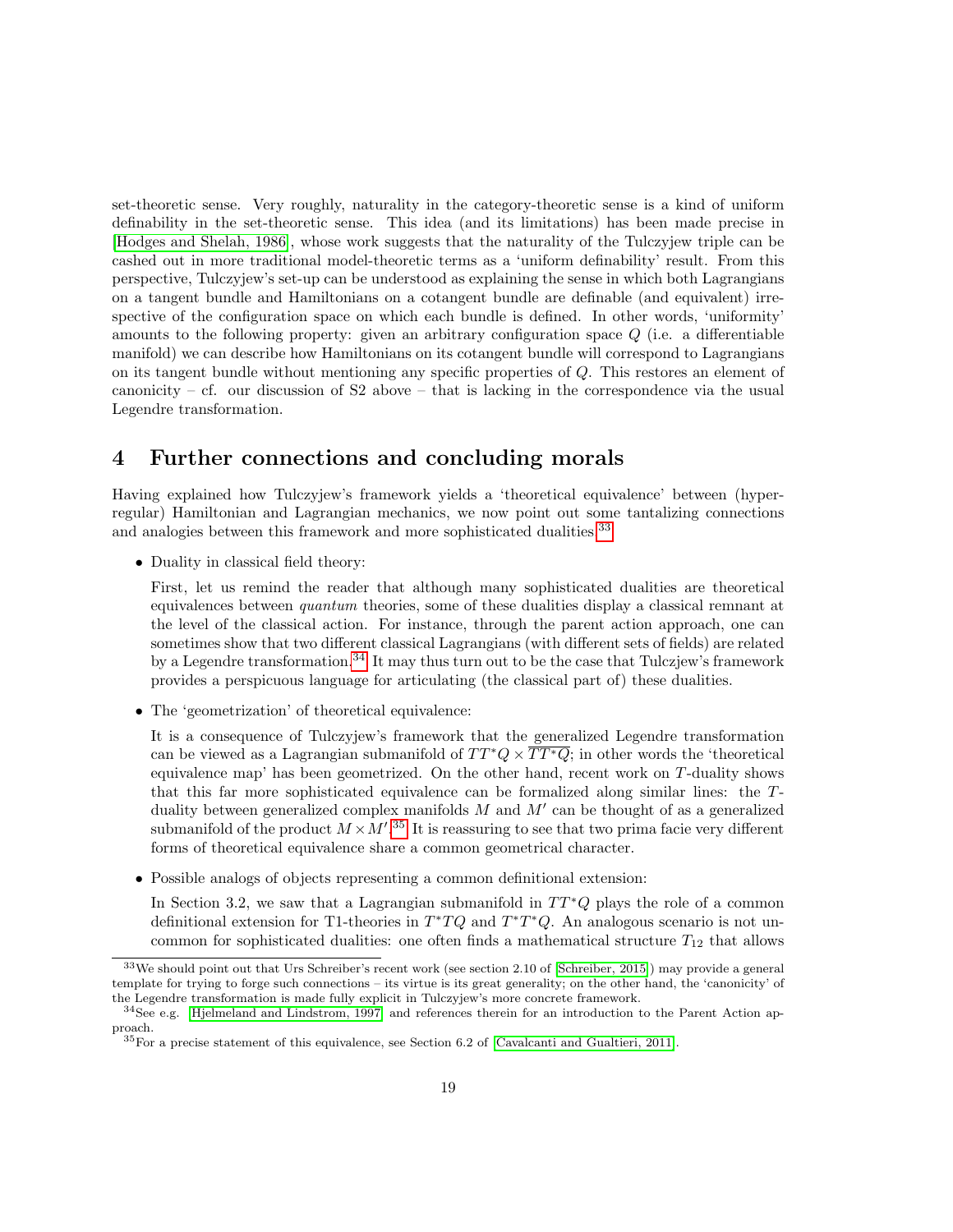one to translate between dual pairs  $T_1$  and  $T_2$ . For instance, in the case of S-Duality, there is a 6-dimensional  $(2,0)$ -theory that allows one to derive S-duality when compactified in 2 dimen-sions.<sup>[36](#page-19-3)</sup> There is also an interesting disanalogy here: unlike the common definitional extension of Tulczyjew's framework, the  $6D(2,0)$ -theory seems to have its own physical interpretation (as a quantum field theory).

These connections merit exploration, but space constraints force us to leave this task to the future. We now conclude by summing up the morals of our paper.

First, we take it that part of attaining a deep conceptual understanding of a duality is being able to make manifest the relevant (possibly geometric) structures preserved by such a theoretical equivalence. One would ideally like to move beyond mere naive correspondences; furthermore, one would aspire to some form of canonicity in one's construction of an equivalence. Tulczyjew's framework shows us how to achieve both for classical mechanics.

Second, no philosophical conclusions should be drawn from the apparent lack of isomorphisms between theories that are intuitively dual. As we have seen, part of finding an isomorphism is to find the 'correct' theoretical context for articulating theories – it is this search that should be the starting point for philosophical reflection.

Third, we have shown that concepts and analogies from logic and category theory (and metamathematical tools more generally speaking) can be fruitfully employed by philosophers to improve our understanding of the immensely mathematically sophisticated ways in which 'theoretical equivalences' are believed to obtain in contemporary physics: finding an analog of 'common definitional extension' in Tulczyjew's reconceptualization of classical mechanics is a case in point. While we readily concede that the Tulczyjew framework might not be the only way to build this analogy, we hold that it is an especially attractive one, not least because its implementation is so tightly aligned with modern mathematical thinking.

## Acknowledgments

We thank Hans Halvorson, Jeremy Butterfield, Thomas Barrett, Guowu Meng, and two anonymous referees for discussions about the paper. This paper was first presented at a 'Dualities' workshop organized by Elena Castellani and Dean Rickles at the University of Florence, and we are especially pleased to acknowledge their encouragement and support, as well as feedback from the workshop participants. We also thank seminar audiences at Princeton and Oxford.

## References

- <span id="page-19-1"></span>[Andreka et al., 2005] Andreka, H., Madarasz, J. X., and Nemeti, I. (2005). Mutual definability does not imply definitional equivalence, a simple example. *Mathematical Logic Quarterly*, 51:591–597.
- <span id="page-19-2"></span>[Auroux, 2013] Auroux, D. (2013). A beginner's introduction to Fukaya categories. ArXiv e-prints.
- <span id="page-19-0"></span>[Barrett and Halvorson, 2015a] Barrett, T. and Halvorson, H. (2015a). Glymour and Quine on theoretical equivalence. forthcoming in Journal of Philosophical Logic. Available at: http://philsciarchive.pitt.edu/11341/.

<span id="page-19-3"></span> $36$ See [\[Witten, 2007\]](#page-21-6) and the discussion on p. 15 of [\[Polchinski, 2015\]](#page-20-0).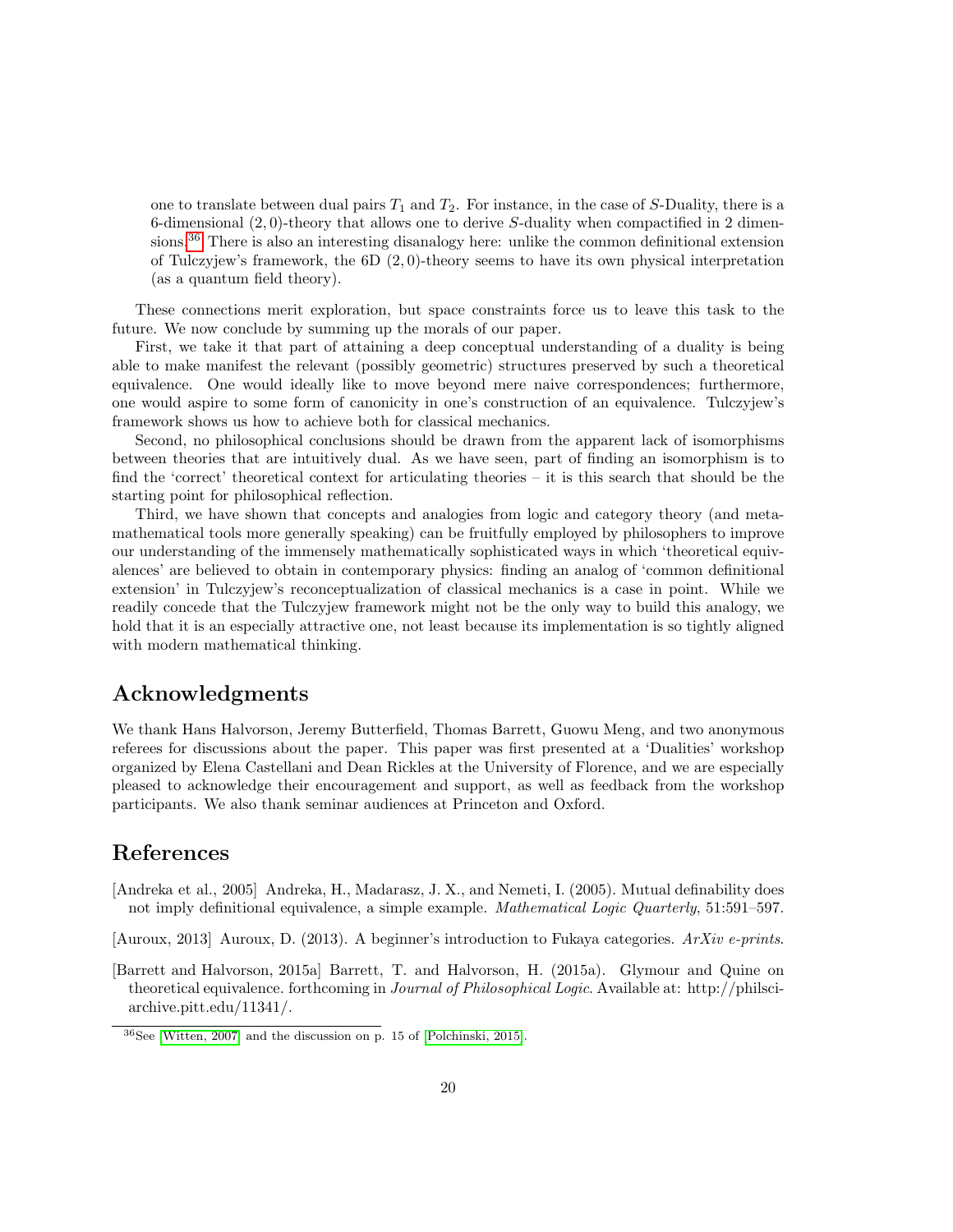- <span id="page-20-11"></span>[Barrett and Halvorson, 2015b] Barrett, T. and Halvorson, H. (2015b). Morita equivalence. http://arxiv.org/abs/1506.04675.
- <span id="page-20-9"></span>[Caramello, 2010] Caramello, O. (2010). The unification of mathematics via topos theory. arXiv:1006.3930.
- <span id="page-20-10"></span>[Caramello, 2012] Caramello, O. (2012). Universal models and definability. Mathematical Proceedings of the Cambridge Philosophical Society, 152(2):279–302.
- <span id="page-20-16"></span>[Cavalcanti and Gualtieri, 2011] Cavalcanti, G. R. and Gualtieri, M. (2011). Generalized complex geometry and T-duality. ArXiv e-prints.
- <span id="page-20-5"></span>[Curiel, 2014] Curiel, E. (2014). Classical mechanics is lagrangian; it is not hamiltonian. British Journal for the Philosophy of Science, 106:57–88.
- <span id="page-20-7"></span>[Glymour, 1970] Glymour, C. (1970). Theoretical realism and theoretical equivalence. PSA: Proceedings of the Biennial Meeting of the Philosophy of Science Association, (1):275–288.
- [Grabowska and Grabowski, 2014] Grabowska, K. and Grabowski, J. (2014). Tulczyjew triples: From statics to field theory. arXiv:1306.2744v2.
- <span id="page-20-2"></span>[Halvorson, 2012] Halvorson, H. (2012). What scientific theories could not be. Philosophy of Science, 79(2):183–206.
- <span id="page-20-15"></span>[Hjelmeland and Lindstrom, 1997] Hjelmeland, S. E. and Lindstrom, U. (1997). Duality for the nonspecialist.
- <span id="page-20-12"></span>[Hodges, 1993] Hodges, W. (1993). Model Theory. Cambridge University Press.
- <span id="page-20-13"></span>[Hodges and Shelah, 1986] Hodges, W. and Shelah, S. (1986). Naturality and definability i. J. London Mat. Society, 1:1–12. doi: 10.1112/jlms/s2-33.1.1.
- <span id="page-20-8"></span>[Johnstone, 2007] Johnstone, P. (2007). Sketches of an Elephant: A topos theory Compendium. Oxford University Press.
- <span id="page-20-6"></span>[Meng, 2015] Meng, G. (2015). Tulczyjew's approach for particles in gauge fields. Journal of Physics A, 48(145201).
- <span id="page-20-4"></span>[North, 2009] North, J. (2009). The 'structure' of physics: A case study. Journal of Philosophy, 106:57–88.
- <span id="page-20-0"></span>[Polchinski, 2015] Polchinski, J. (2015). Dualities. SHPMP.
- <span id="page-20-14"></span>[Schreiber, 2015] Schreiber, U. (2015). Classical field theory via cohesive homotopy types. http://ncatlab.org/schreiber/show/Classical+field+theory+via+Cohesive+homotopy+types.
- <span id="page-20-1"></span>[Suppe, 1989] Suppe, F. (1989). The Semantic Conception of Theories and Scientific Realism. Urbana: University of Illinois Press.
- <span id="page-20-3"></span>[Suppe, 1998] Suppe, F. (1998). Scientific theories: An assessment of developments, 1969-1998. Philosophy of Science, 67:S102–S115. Supplement, Proceedings of the 1998 Biennial Meetings of the Philosophy of Science Association. Part II: Symposia Papers.